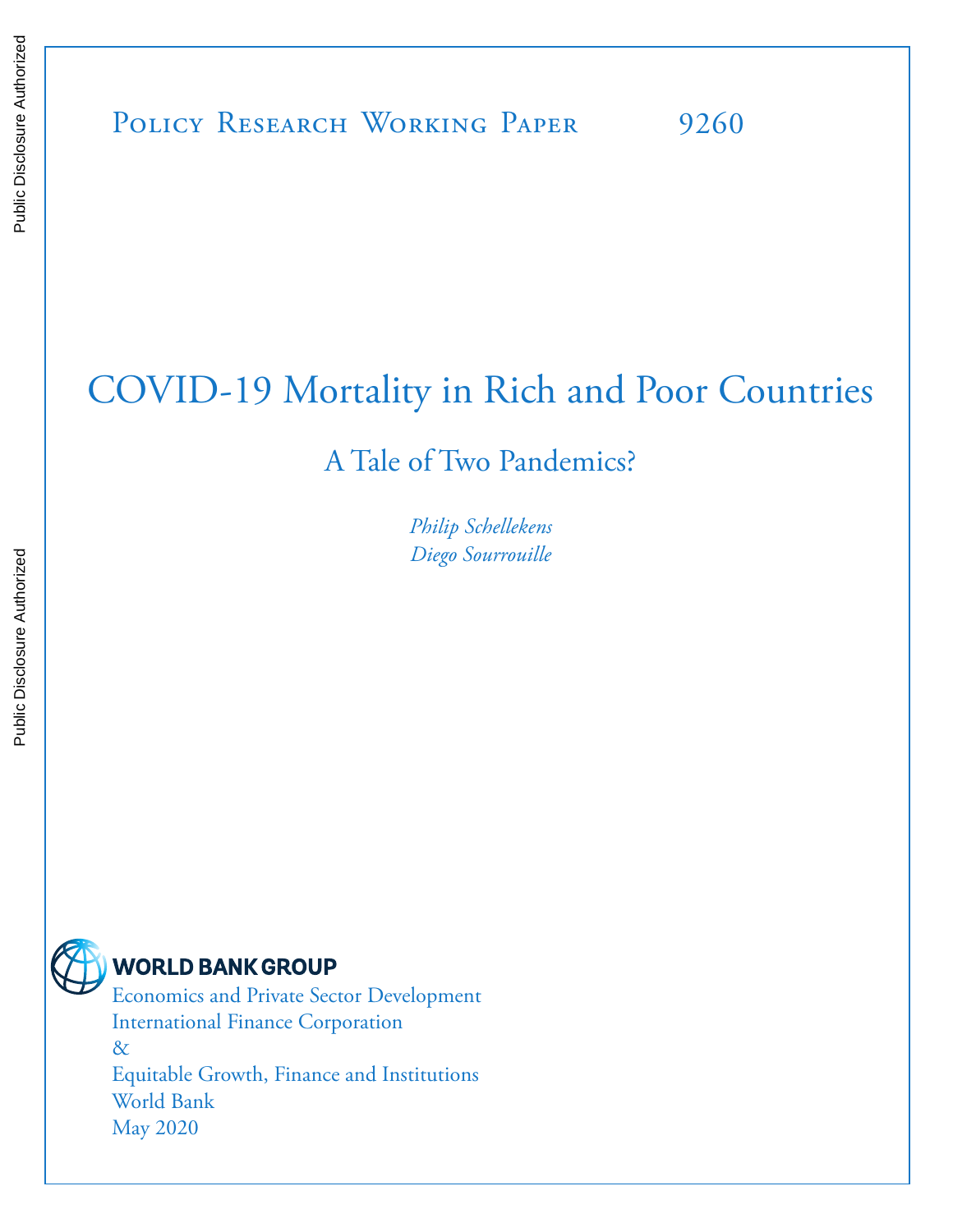#### **Abstract**

COVID-19 can be described as a heat-seeking missile speeding toward the most vulnerable in society. That metaphor applies not just to the vulnerable in the rich world; the vulnerable in the rest of the world are not more immune. Yet, despite the extensive spread of the virus, the mortality toll remains highly concentrated in high-income countries. Developing countries represent 85 percent of the global population, but only 21 percent of the pandemic's death toll. This unusual inequality creates the impression that the world is subjected to two different pandemics in terms of their impact. This paper documents the observed

inequality with a new indicator that expresses severity relative to pre-pandemic patterns. It argues that the excessive skew towards rich countries is inconsistent with demography. Simulations based on reasonable ranges for infectivity and fatality suggest that the developing country share in global fatalities could rise by a factor of three (from 21 to 69 percent). Environmental and host-specific factors will influence these results but are unlikely to overturn them. While data quality has a role in explaining 'excess inequality', the more compelling explanation is that the pandemic has yet to run its course through the age distributions of the world.

*The Policy Research Working Paper Series disseminates the findings of work in progress to encourage the exchange of ideas about development*  issues. An objective of the series is to get the findings out quickly, even if the presentations are less than fully polished. The papers carry the *names of the authors and should be cited accordingly. The findings, interpretations, and conclusions expressed in this paper are entirely those of the authors. They do not necessarily represent the views of the International Bank for Reconstruction and Development/World Bank and its affiliated organizations, or those of the Executive Directors of the World Bank or the governments they represent.*

This paper is a joint product of the Economics and Private Sector Development Department at the International Finance Corporation and the Equitable Growth, Finance and Institutions Practice Group at the World Bank. It is part of a larger effort by the World Bank Group to provide open access to its research and make a contribution to development policy discussions around the world. Policy Research Working Papers are also posted on the Web at http://www.worldbank.org/ prwp. The authors may be contacted at pschellekens@ifc.org and dsourrouille@worldbank.org.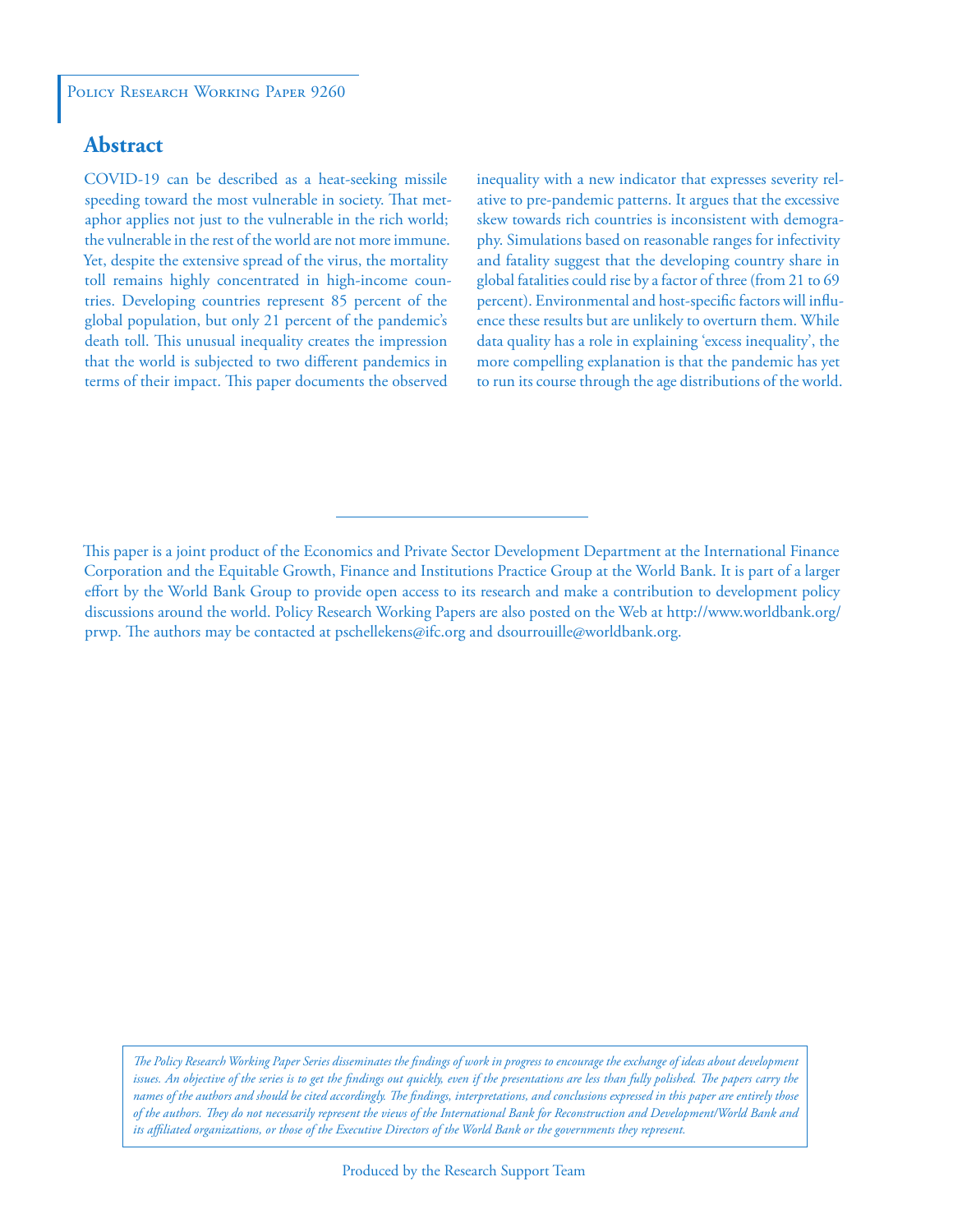## COVID-19 Mortality in Rich and Poor Countries: A Tale of Two Pandemics?

Philip Schellekens<sup>1</sup>

Diego Sourrouille2

May 2020

**Keywords**: Pandemic; Demography; Health; Mortality.

**JEL**: I10, J0

<sup>\*</sup> We would like to thank for helpful comments and inputs Syud Amer Ahmed, Pablo Cafiero, Marcio Cruz, Carl Dahlman, Indermit Gill, Huade Huo, Matthew Jones, Fabrice Lockefeer, Andrew Mason, Bryce Quillin, Juan V. Sourrouille, Alfred Watkins, Juan Wisnivesky and Shahid Yusuf. The findings, interpretations, conclusions and any remaining errors are entirely those of the authors. They do not necessarily represent the views of the World Bank Group, its Executive Directors or the governments they represent.

<sup>1</sup> Senior Economic Advisor to the Office of the CEO, International Finance Corporation. Correspondence: pschellekens@ifc.org. This work is inspired by the Global Monitoring Report on demography and development, which I managed when previously at the World Bank.

<sup>2</sup> Financial Analyst, World Bank. Correspondence: dsourrouille@worldbank.org.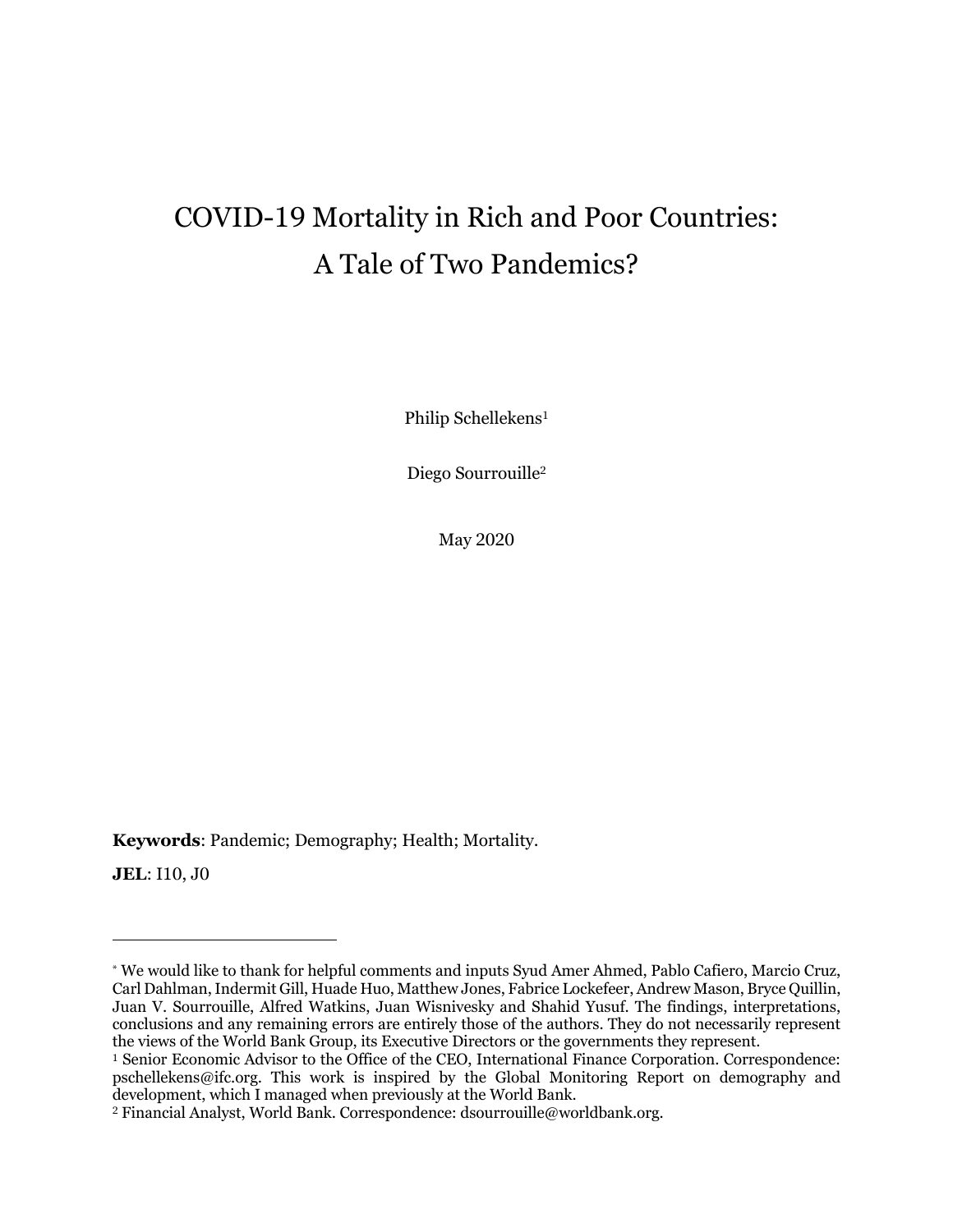## **Contents**

| 1. |  |  |  |  |  |
|----|--|--|--|--|--|
| 2. |  |  |  |  |  |
| 3. |  |  |  |  |  |
|    |  |  |  |  |  |
|    |  |  |  |  |  |
|    |  |  |  |  |  |
| 4. |  |  |  |  |  |
|    |  |  |  |  |  |
|    |  |  |  |  |  |
|    |  |  |  |  |  |
|    |  |  |  |  |  |
| 5. |  |  |  |  |  |
|    |  |  |  |  |  |
|    |  |  |  |  |  |
| 6. |  |  |  |  |  |
|    |  |  |  |  |  |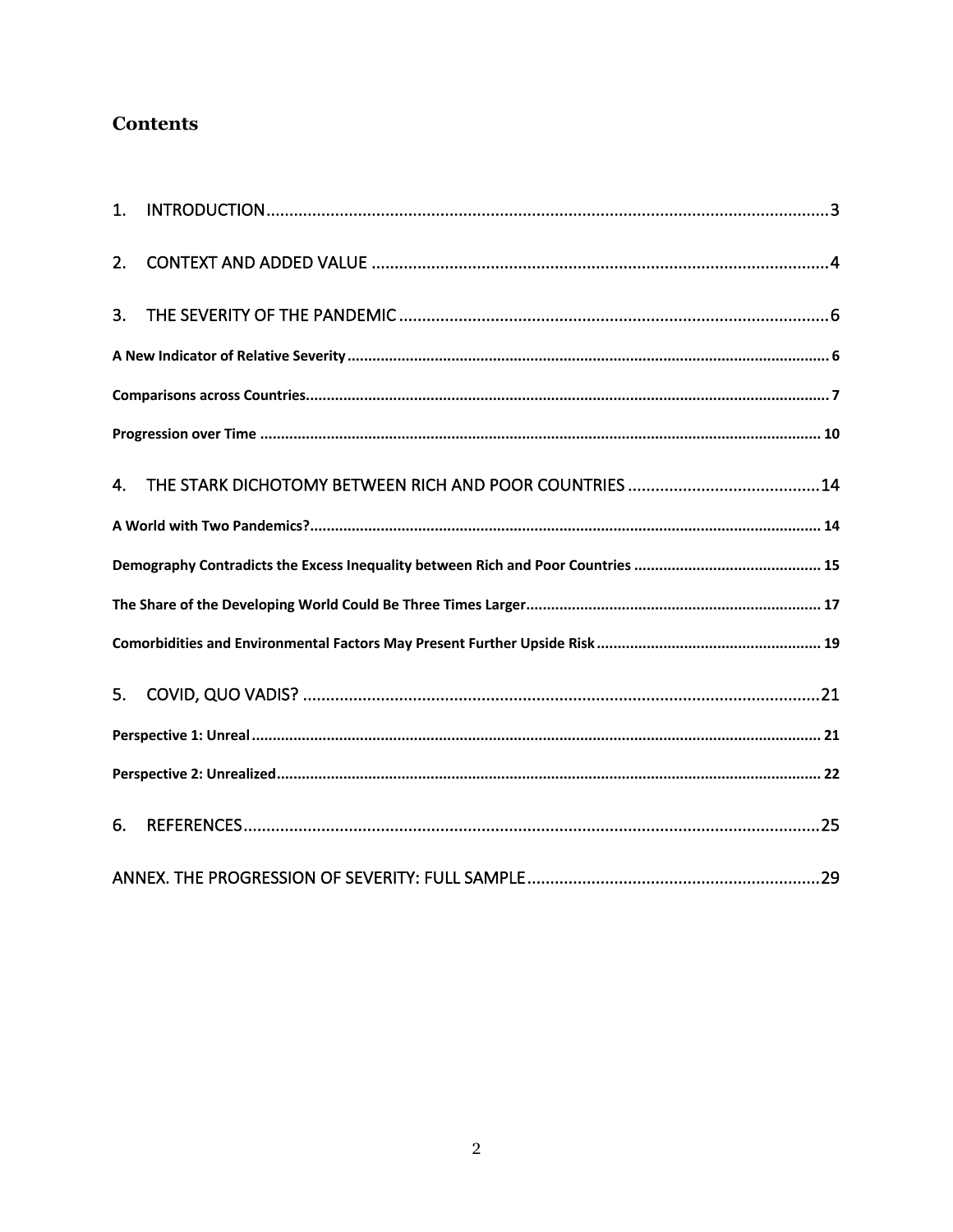#### **1. Introduction**

Views about the severity of the coronavirus (COVID-19) pandemic have evolved considerably since the outbreak in Wuhan, China. While initially thought to remain confined to China, the virus spread soon afterwards to the rest of the region and the world. In a matter of a few weeks, more than 5.5 million people in 213 countries and territories became infected (Worldometer, 2020). A local outbreak became a full-scale pandemic, entire countries were locked down and the world collectively came to face the prospect of the worst economic downturn since the Great Depression (IMF, 2020).

Despite the rapid and extensive spread of the virus, the reported death toll remains surprisingly concentrated in just a few geographies. As of May 23—the cut-off point for this paper—the global death toll amounted to some 340,000 people. The vast majority of the fatalities reported thus far is in the high-income countries (HICs). Just five of them are responsible for 65 percent of the global total. Together, the HICs represent 79 percent of all deaths.

That leaves 21 percent to the developing world, which is nevertheless much more populous. Upper-middle income countries (UMICs) claim 18 percent of the global total toll, but their share in the global population is just over a third. The contrast is even starker for the poorer developing countries. Lower-middle income countries (LMICs) and low-income countries (LICs) claim just 3 percent of the death toll; yet they represent almost half of the world's population.

The unequal distribution of the impact of the pandemic in favor of the developing world is highly unusual and has the appearance of the world dealing two different pandemics, with the metaphor alluding to the differential impact. As recently noted by Cash and Patel (2020), "for the first time in the post-war history of epidemics, there is a reversal of which countries are most heavily affected by a disease pandemic." Some have conjectured that this feature of inequality is here to stay: indeed, "the low Covid-19 death toll raises hopes Africa may be spared the worst" (Pilling, 2020).

Against this backdrop, the paper attempts to shed light on three interrelated questions:

- How unequally severe has the pandemic been so far across countries and over time?
- What explains the observed contrast between rich and poor countries?
- What does the future hold for the developing world?

The first part of the paper documents the unequal distribution and progression of the COVID-19 mortality burden across countries through the lens of a new indicator of 'relative severity.' This indicator expresses the severity of the mortality toll relative to pre-pandemic patterns, both in terms of all-cause mortality and the top causes of death specific to individual countries. This part of the analysis will bring out the sheer inequality in the mortality toll at the individual country level.

The second part questions the observed inequality between rich and poor countries. It conducts a thought experiment which suggests that the low developing-country share in total deaths is entirely unexpected. Its first step is to simulate the distribution of COVID-19 mortality across World Bank income classifications by applying a reasonable range of epidemiological patterns of infectivity and fatality to the world's age distributions. The second step is to consider how relative to this baseline host-specific factors other than age (e.g. comorbidities) and environmental factors (e.g. temperature, density, healthy systems, distancing policies) are likely to affect the baseline.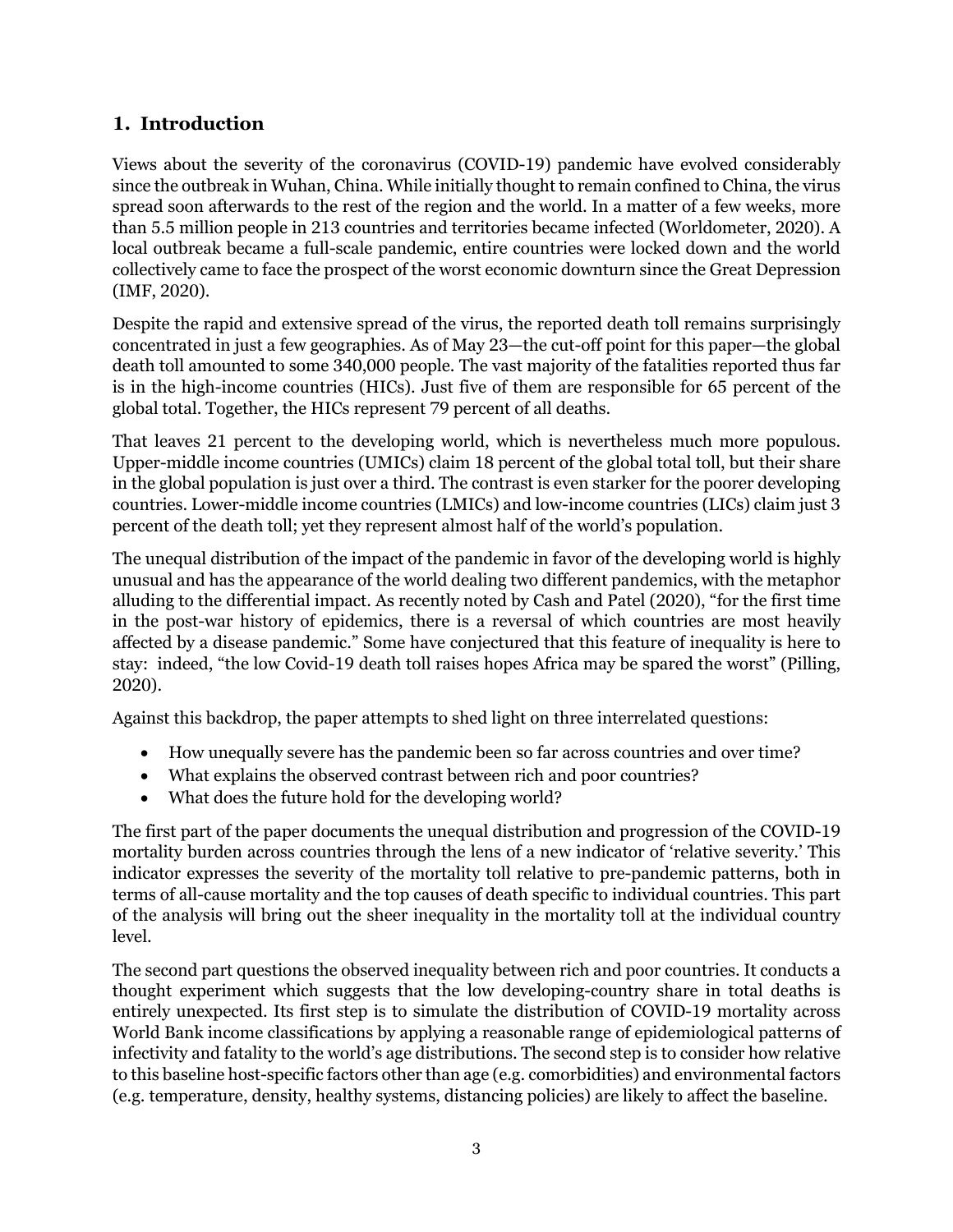The analysis suggests that, purely on account of demography, the share of HICs could reach 31 percent, which is almost three times lower than the present estimate. Conversely, the share of UMICs could more than double to 39 percent, whereas that of LMICs and LICs could rise, respectively, to 27 percent (by a factor of 9) and 4 percent (by a factor of 22). These estimates are subject to the influence of other factors, but these in our view do not offer a convincing explanation of the stark discrepancies between rich and poor countries. In fact, collectively, they may well serve the raise the share of the developing world relative to the baseline.

The third part of the paper speculates on the likely path going forward. It concludes that the observed disconnect between the reported and estimated data entails a grim prediction for the future mortality toll of COVID-19 in the developing world. It entertains the possibility that the current skew towards HICs may be partly the result of inequality in data quality but deems that the first-order reason for the present dichotomy between rich and poor countries is because the pandemic has not yet run its full course through the age distributions of the different parts of the world. Whether this grim prediction will be realized will depend importantly on measures governments and individuals will undertake to mitigate and slow the pace of infection.

It is true that the generally younger age distributions of the developing world will offer a measure of protection against the virus as younger people are exponentially less vulnerable keeping all else constant. But we should not forget that the developing world, as a whole, counts in absolute terms many more people in the vulnerable age cohorts than the HICs combined: its 60+ population is 2.4 times larger and the 70+ population 1.8 times. The fact that these vulnerable groups in developing countries represent a smaller share in their own populations compared to HICs should not diminish our focus on mitigating the impact of pandemic in the developing world.

### **2. Context and Added Value**

We briefly describe the two main contributions in this paper, how they build on the emerging literature and add value to it. Clearly, many different efforts have been made thus far to track to the mortality burden of the COVID-19 pandemic. <sup>3</sup> Past efforts have ranged from monitoring absolute deaths, in some cases corrected for delay in registration, tracking cause-specific crude mortality rates, normalized by population size, and calculating excess death ratios, which relate current to expected all-cause deaths to pick up deviations from past patterns and correct for data quality.

The first part of the paper adds to this literature by introducing an indicator of 'relative severity.' The relative severity ratio expresses COVID-19 mortality relative to the pre-pandemic mortality profile of individual countries. We compare COVID-19 deaths to all-cause deaths before the pandemic as well as the top-cause-specific deaths for each country. The expression of mortality in relative terms speaks to the fact that countries may have adapted to specific patterns of mortality and that deviations from such patterns may indicate pressure points, particularly on health systems. Comparisons with previous patterns give a country-specific flavor of the severity of the COVID-19 pandemic, which could be used to corroborate realities on the ground.

<sup>3</sup> See Aron and Muellbauer, 2020; Burn-Murdoch and others, 2020; Ciminelli and Garcia-Mandicó, 2020; EuroMOMO, 2020; The Economist, 2020c; Wu and others, 2020.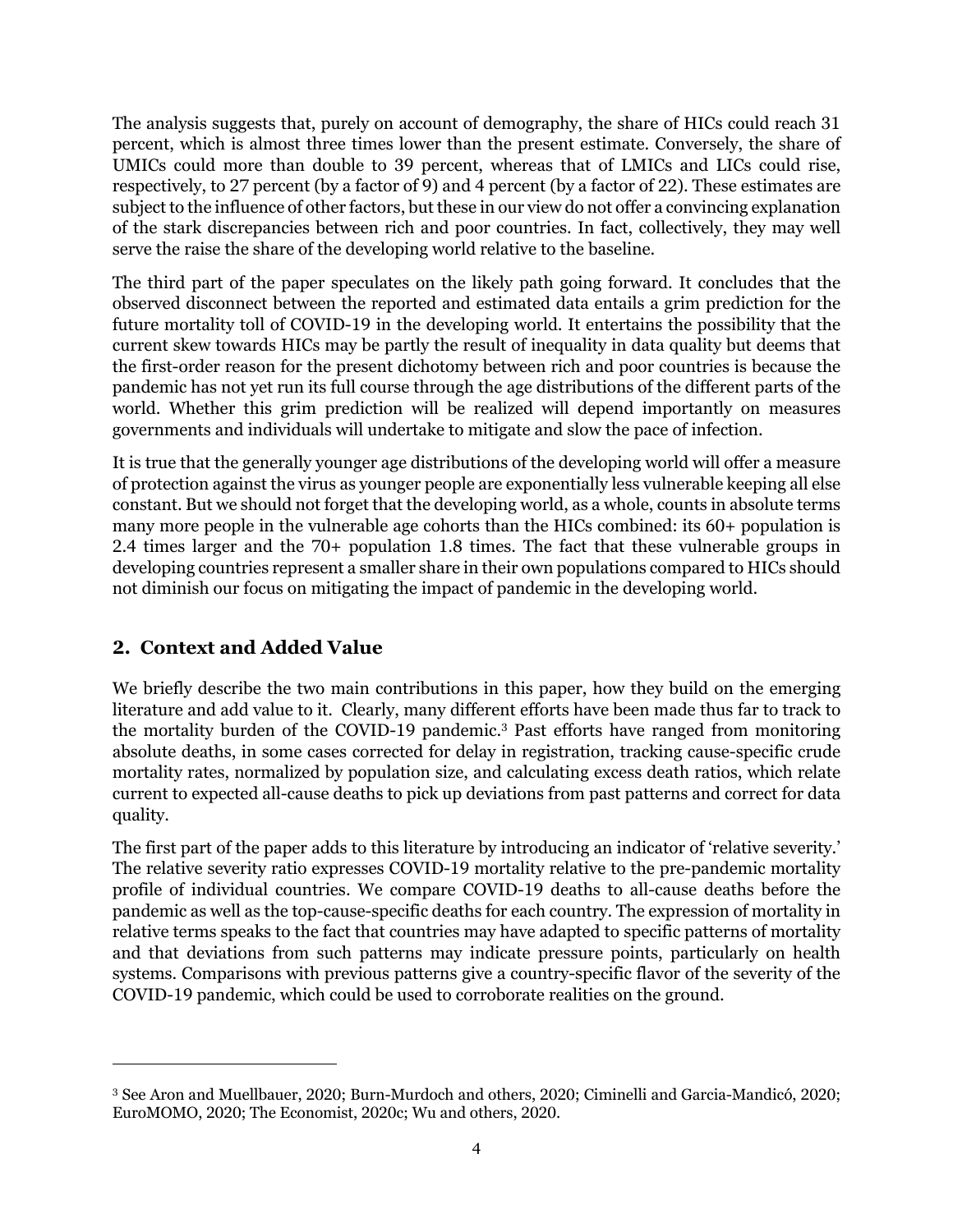The indicator allows us to track the severity of the pandemic across countries and over time in ways that complement previous efforts. Like the crude mortality rate, it provides a relative expression of mortality, which helps dimension severity. Unlike the crude mortality rate, it normalizes for past mortality patterns, which provides a sense of proportion relative to what was common. Unlike the excess death ratio, the indicator is globally comprehensive, as it does not rely on 'nowcasting' total deaths in the numerator, which typically is not possible for poorer countries due to lack of data. However, where such data are available, the relative severity ratio can incorporate adjusted COVID-19 mortality data based on excess deaths.

The second part of the paper questions the observed inequality in the mortality toll between rich and poor countries. Since COVID-19 exhibits a strong age gradient in the risk of death, our analysis zooms in on the interaction between epidemiological parameters of infectivity and fatality and demographic patterns of age structure. Specifically, we simulate what the global distribution of the death toll from COVID-19 would look like if plausible assumptions of infection prevalence and age-stratified fatality are applied to age distributions of World Bank income groups.

This approach builds on the literature in a number of ways. The strong age gradient of COVID-19 has been well established in many studies. <sup>4</sup> What has been examined less is the interaction of agestratified fatality ratios with population-level demographic structure. A seminal contribution in the context of COVID-19 was made by Dowd and others (2020), who apply common patterns of infectivity and fatality to the country-level age-distributions. This paper extends the approach to the global level.

Following Verity and others (2020), we impose uniform attack rates across age groups and apply age-stratified infection fatality ratios corrected for censoring and ascertainment biases due to lack of testing and other distortions that affect measurement. The simulations are subjected to robustness checks by utilizing other epidemiological parameters. <sup>5</sup> This procedure allows us to produce a baseline of the expected mortality toll on account of variation in demographic structure. We use the baseline as a backdrop to examine how other factors may influence the results.

<sup>4</sup> Baud and others, 2020; Begley, 2020, Belligoni, 2020; Courage, 2020; Dylan, 2020; Huang and others, 2020; Mahase, 2020; Onder and others, 2020; Richardson and others, 2020, Soneji and others, 2020; Wu and McGoogan, 2020.

<sup>5</sup> Istituto Superiore di Sanità, 2020; Korean Ministry of Health and Welfare, 2020; Spanish Ministry of Health, 2020.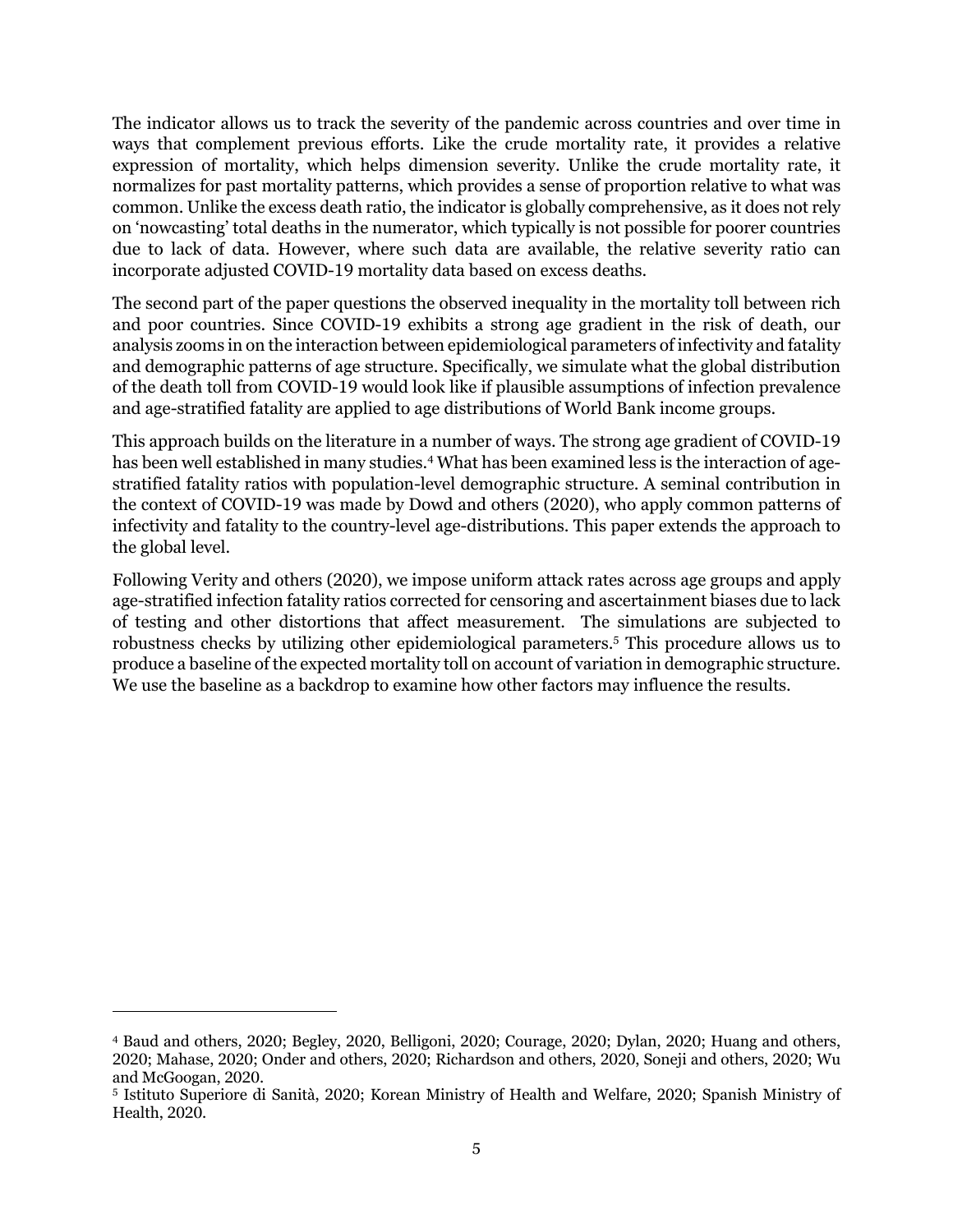#### **3. The Severity of the Pandemic**

While the virus has spread rapidly and extensively, the reported death toll remains surprisingly concentrated in just a few geographies. As of May 23, the cut-off date for all data in this paper, the death toll has risen to about 340,000 people. That is roughly 2.2 times the number of deaths that we would expect to occur on an average day prior to the pandemic. As Figure 1 shows, five countries—the United States, Italy, the United Kingdom, Spain and France—account the bulk of the global death toll. While they only represent 7.5 percent of the world's population, these five countries claim 65 percent of the total number of fatalities. The widening distance in the figure between the world and the top five also implies that the death toll in the rest of the world is now growing more quickly.





Source: Johns Hopkins University.

#### **A New Indicator of Relative Severity**

In what follows, we will examine the unequal distribution and progression of the pandemic through the lens of the 'relative severity ratio'. This indicator is defined as the ratio of (1) the total deaths attributed to COVID-19 over a given period to (2) the expected total deaths from all causes under the counterfactual assumption that the pandemic had not taken place over a base period of the same length. Depending on the length of the period, we consider two such indicators: a cumulative and a daily ratio. The daily ratio uses a single day as the basis for the period. The cumulative ratio uses the 'outbreak-to-date' (OTD) period, which is taken to be the countryspecific length of time between the occurrence of the first death and the cut-off date for the calculation of the indicator.

As noted earlier, different efforts have been made thus far to track the mortality burden of the COVID-19 pandemic. The 'relative severity ratio' adds to these efforts by explicitly relating COVID-19 mortality to the pre-pandemic mortality profile of individual countries. This is achieved not only with reference to all-cause deaths (the denominator of the indicator) but also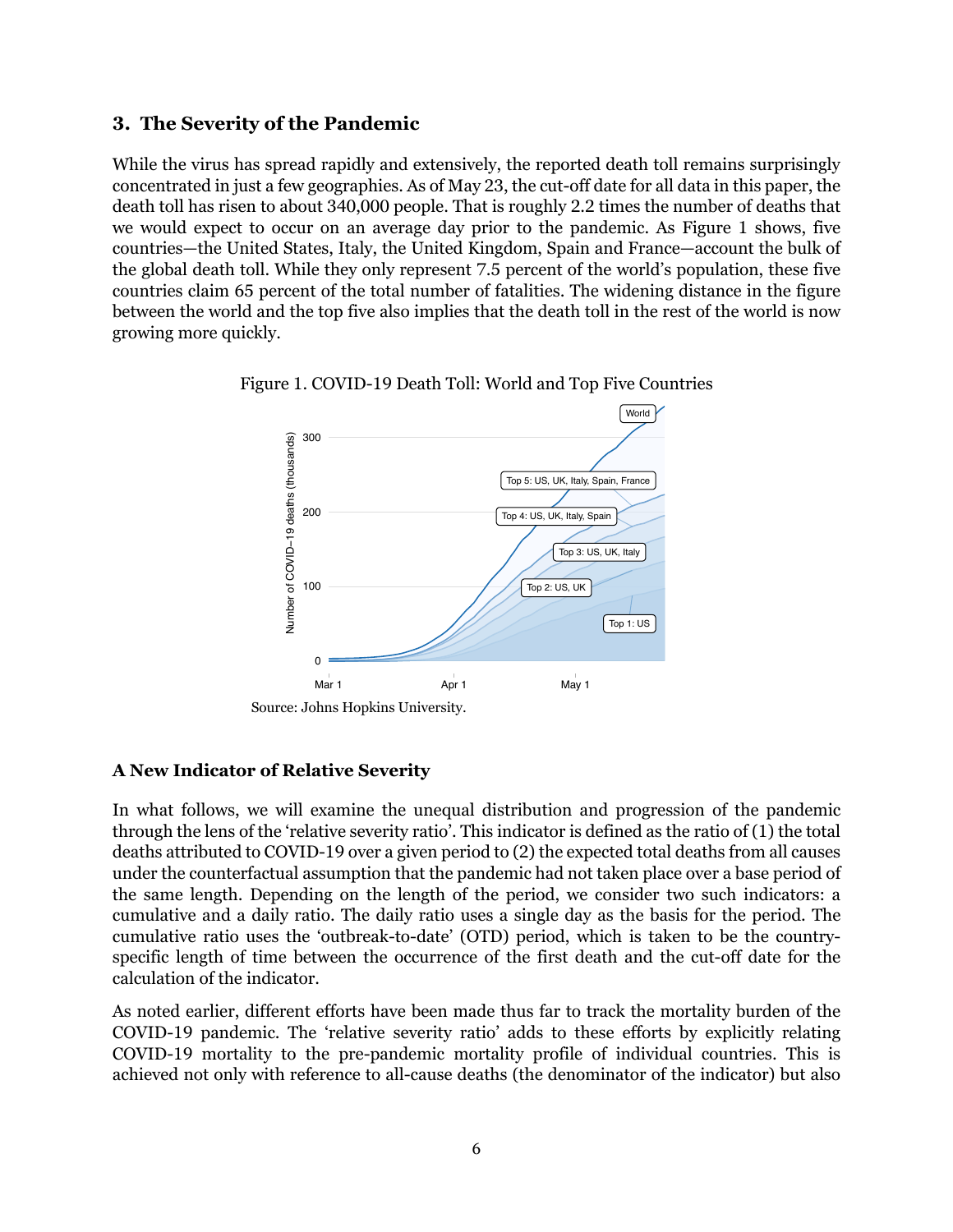through easy comparison with cause-specific proportionate mortality rates of the most common causes of disease within a particular country.

Why compare with pre-pandemic mortality patterns? The expression of mortality in relative terms speaks to the fact that countries may have adapted to their specific patterns of mortality. Deviations from this pattern may create pressure points, such as for example on the health system. Comparisons with previous patterns give a country-specific flavor of the severity of the COVID-19 pandemic, which could be used to corroborate realities on the ground. This relative expression complements other approaches – it does not substitute for them. A key advantage, particularly compared to the excess death ratio, is that the relative severity ratio is more readily available in countries where high-frequency data on mortality are not easily obtained in an accurate manner.

As for the COVID-19 data, we rely on the numbers reported daily by the Coronavirus Resource Center at Johns Hopkins University. We treat the reported data as it is presented. This sets the stage for the discussion in the next sections, which will touch upon data quality and other factors. It should be noted here, however, that the indicator of relative severity can be adjusted to take into account data quality issues. For example, if the estimate of COVID-19 deaths in the numerator were refined on the basis of excess death calculations, one would obtain a close relative of the excess death ratio.

The data on past mortality patterns is based on the WHO's 2016 Global Health Estimates, which give us comprehensive information about all-cause mortality as well as the distribution of mortality across specific causes of death (WHO 2018a; 2018b; 2020a). We calculate the top causes of death for each country from the 123 disease families that can be derived from the latest International Classification of Diseases (ICD-10; WHO, 2016a). The main attraction of this data set is that it provides globally comprehensive and comparable data: we have data for 160 countries.

#### **Comparisons across Countries**

Figure 2 puts a dimension on the unequal distribution of the pandemic's impact through the lens of country-specific mortality profiles. The cumulative relative severity ratio is displayed as the hollow dot, whereas the proportionate mortality rates of the country-specific top three causes of death are shown by the stacked bars.

The results confirm the highly unequal distribution of the mortality burden. Here are some key take-aways:

- Countries that exceed the first cause of death:
	- o Belgium and Spain: highest severity of the death toll in the world, exceeding their first, second and third causes of death in the base year.
	- o United Kingdom, Ireland, Ecuador + Belgium and Spain: exceeding their first and second most common causes of death.
	- o Sweden, Italy, France, Netherlands + United Kingdom, Ireland, Ecuador, Belgium and Spain: exceeding their first cause of death.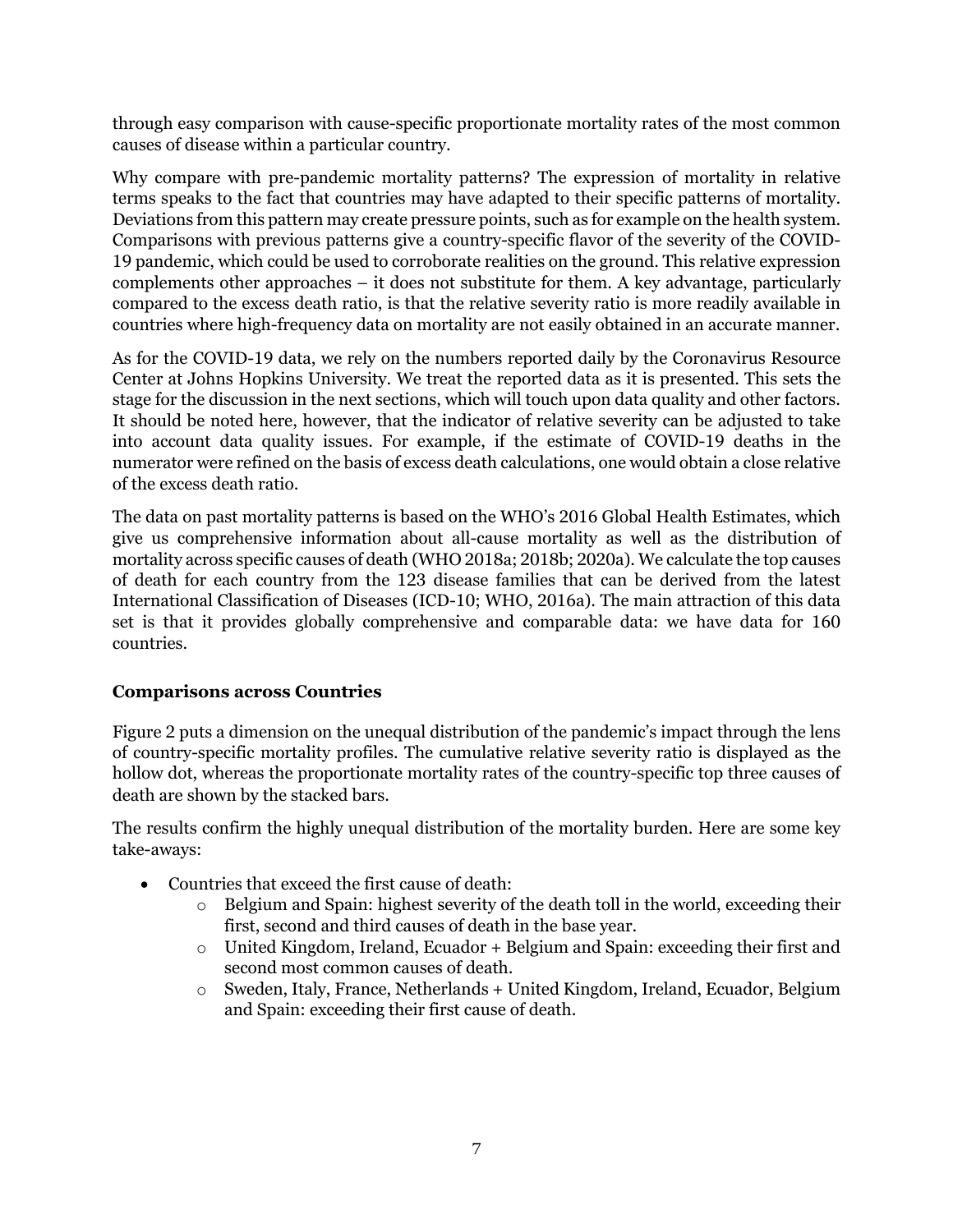

Figure 2. The Distribution of Severity: Cumulative Severity of COVID-19 and Proportionate Mortality from Top Causes

Source: Johns Hopkins University; World Health Organization.

Note: The cumulative severity ratio is the ratio of COVID-19 deaths to all-cause deaths in 2016 base year averaged over the country-specific length of the pandemic thus far. Proportionate mortality ratio is proportion of cause-specific deaths to all-cause deaths in. Cut-off date for all data is May 23.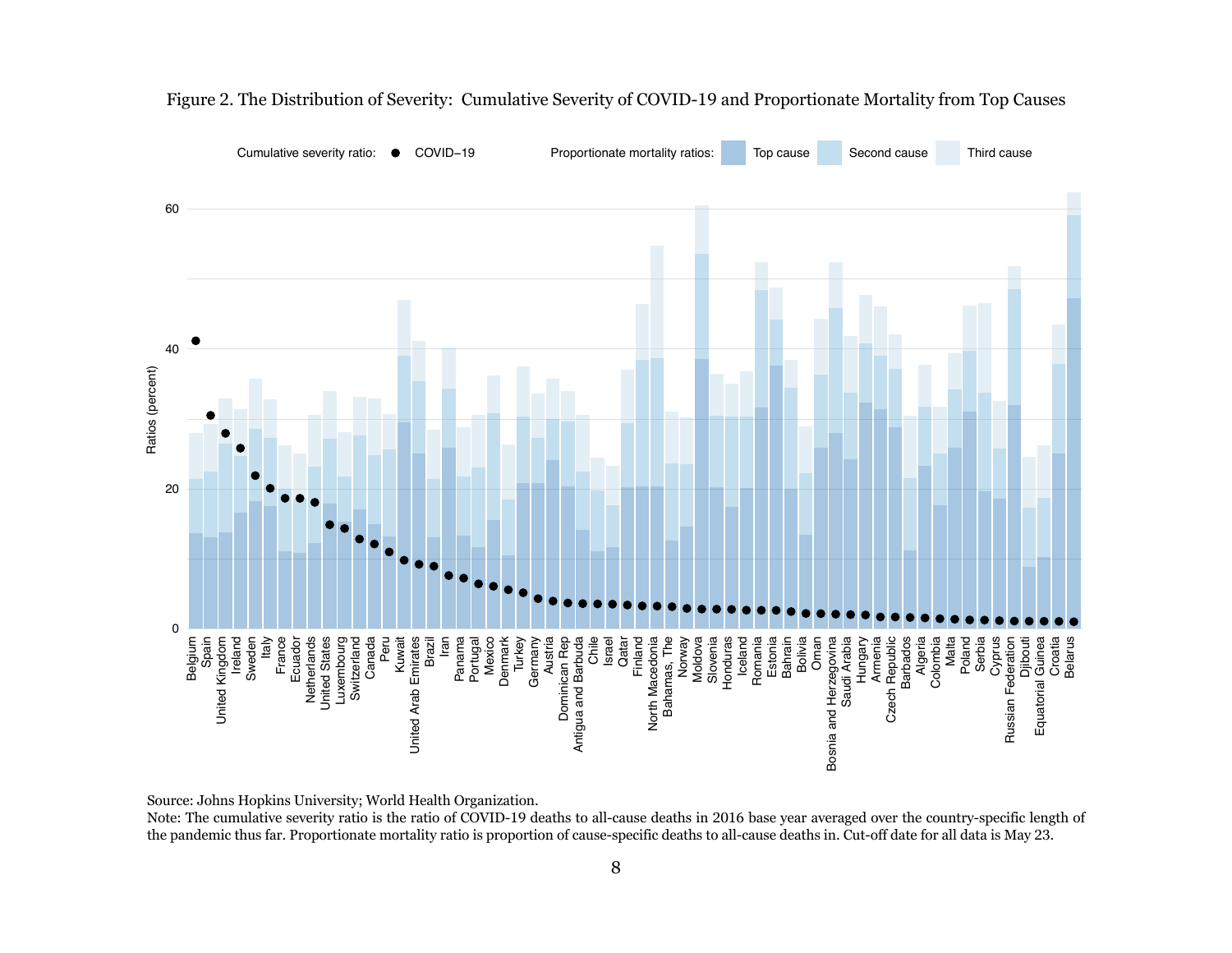

Figure 3. Cumulative Severity against Length of Outbreak and Population Size

Source: Johns Hopkins University; World Health Organization

- Countries that exceed the second or third causes of death:
	- o United States, Luxembourg, Switzerland, Canada, Kuwait, Brazil + Sweden, Italy, France, Netherlands, United Kingdom, Ireland, Ecuador, Belgium and Spain: exceeding the second cause of death
	- o Peru, United Arab Emirates, Islamic Republic of Iran, Panama, Mexico + United States, Luxembourg, Switzerland, Canada, Kuwait, Brazil, Sweden, Italy, France, Netherlands, United Kingdom, Ireland, Ecuador, Belgium and Spain exceeding the third cause of death.
- Identification of causes of death:
	- o Virtually all countries are HICs, for which the typical top causes of deaths are: ischaemic heart disease, stroke and Alzheimer's disease along with other dementias.
	- o Only five developing countries stand out. All are UMICs: Ecuador, Brazil, Peru, Islamic Republic of Iran, and Mexico. For Ecuador, the top three causes are ischaemic heart disease, diabetes and stroke; or Brazil: ischaemic heart disease, stroke and lower respiratory infections; for Peru: lower respiratory infections, ischaemic heart disease and stroke; for Islamic Republic of Iran: ischaemic heart disease, stroke and road injury; for Mexico: ischaemic heart disease, diabetes mellitus, stroke.

The severity of the mortality burden has so far been poorly correlated with the length of the outbreak (Figure 3.A). China, the Philippines and Japan started the period (over which the pandemic manifested itself locally) earlier than others, but their measures of cumulative severity were in fact lower than most countries that came later. Among second-wave countries, there is a large discrepancy between the few that top the chart and the vast majority of other countries with much lower cumulative severity ratios.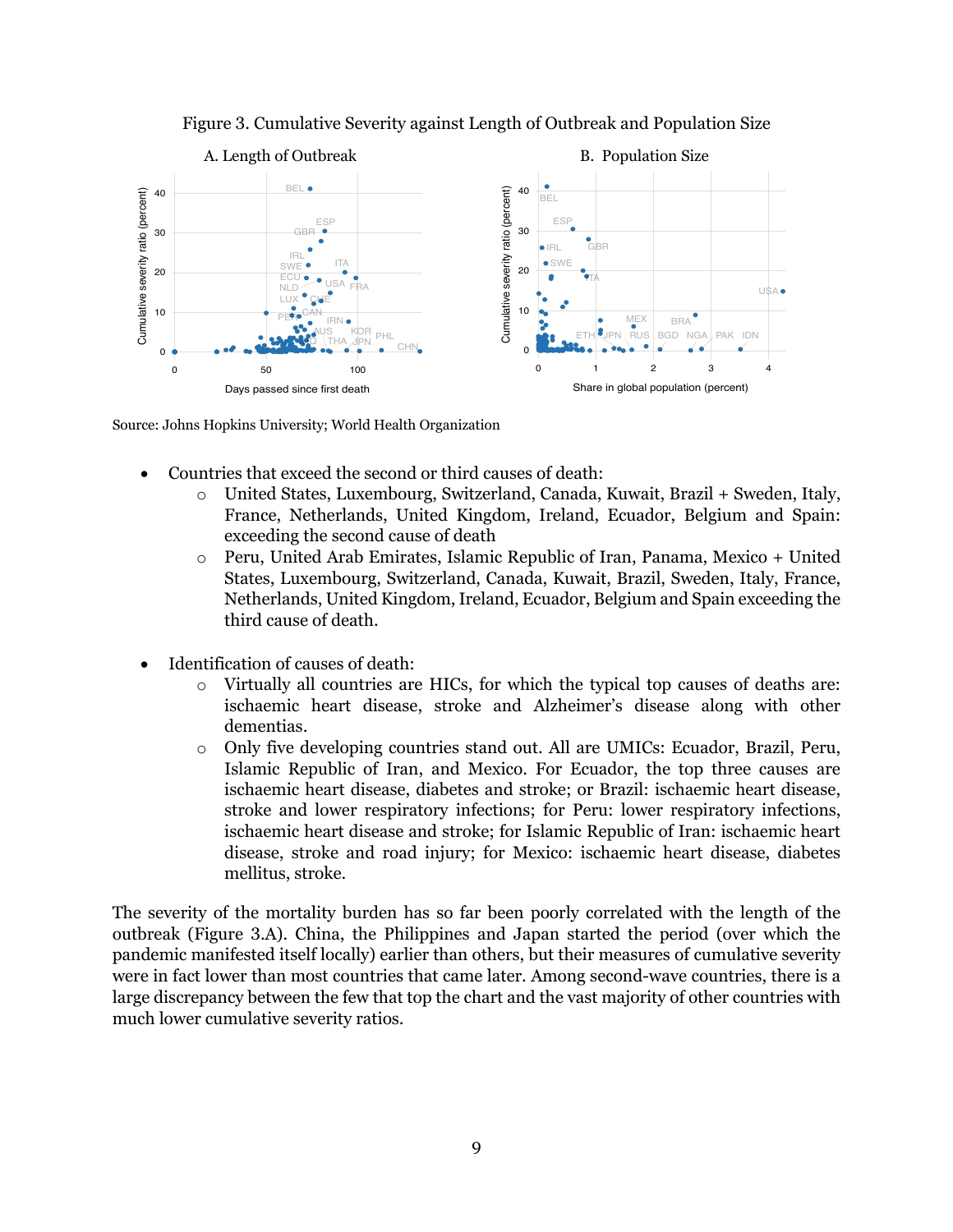

Figure 4. The Global Progression of Severity: Daily Severity from COVID-19 and Proportionate Mortality by Top Cause

Source: Johns Hopkins University; World Health Organization. Note: The daily severity ratio is the daily equivalent of the cumulative ratio. Horizontal line shows nth cause of death above or around the maximum daily severity ratio. Cut-off date for all data is May 23.

The pandemic's severity seems to be lower in countries with large populations (Figure 3.B). The data are choppy, but larger countries tend to have lower numbers. Among the 12 with 100+ million people, China and India (not shown in the figure for presentational reasons) have severity ratios of 0.01 and 0.02 percent whereas others in this category are well below 1 percent except for the United States (15 percent), Brazil (9 percent) and Mexico (6 percent). The low numbers in large countries may reflect a strong regional concentration of the pandemic at the subnational level—compare the severity of the pandemic for China as whole versus the province of Hubei (Fenz and Kharas, 2020). Among countries with smaller populations, the severity ratios appear to be much more spread out.

#### **Progression over Time**

To examine the progression of severity over time, we switch from cumulative to daily measures. The daily numbers are calculated by comparing COVID-related deaths and baseline deaths for all or top causes with respect to the period of one single day. The discrete daily data shows significant noise, but they allow us to examine patterns related to the speed and sustained strength of the progression of the pandemic at the country level. The raw data also allows us to detect sudden adjustments due to the statistical methods and other one-off country-specific factors.

The global numbers in Figure 4 illustrate the steady rise in daily severity, followed by a significant tapering in recent weeks. Around end-March, COVID-related deaths exceeded the total number of daily deaths from Alzheimer's – the top fifth cause of death globally. The daily additions continued to rise through the middle of April when they started to exceed the global third cause of death, which is chronic obstructive pulmonary disease.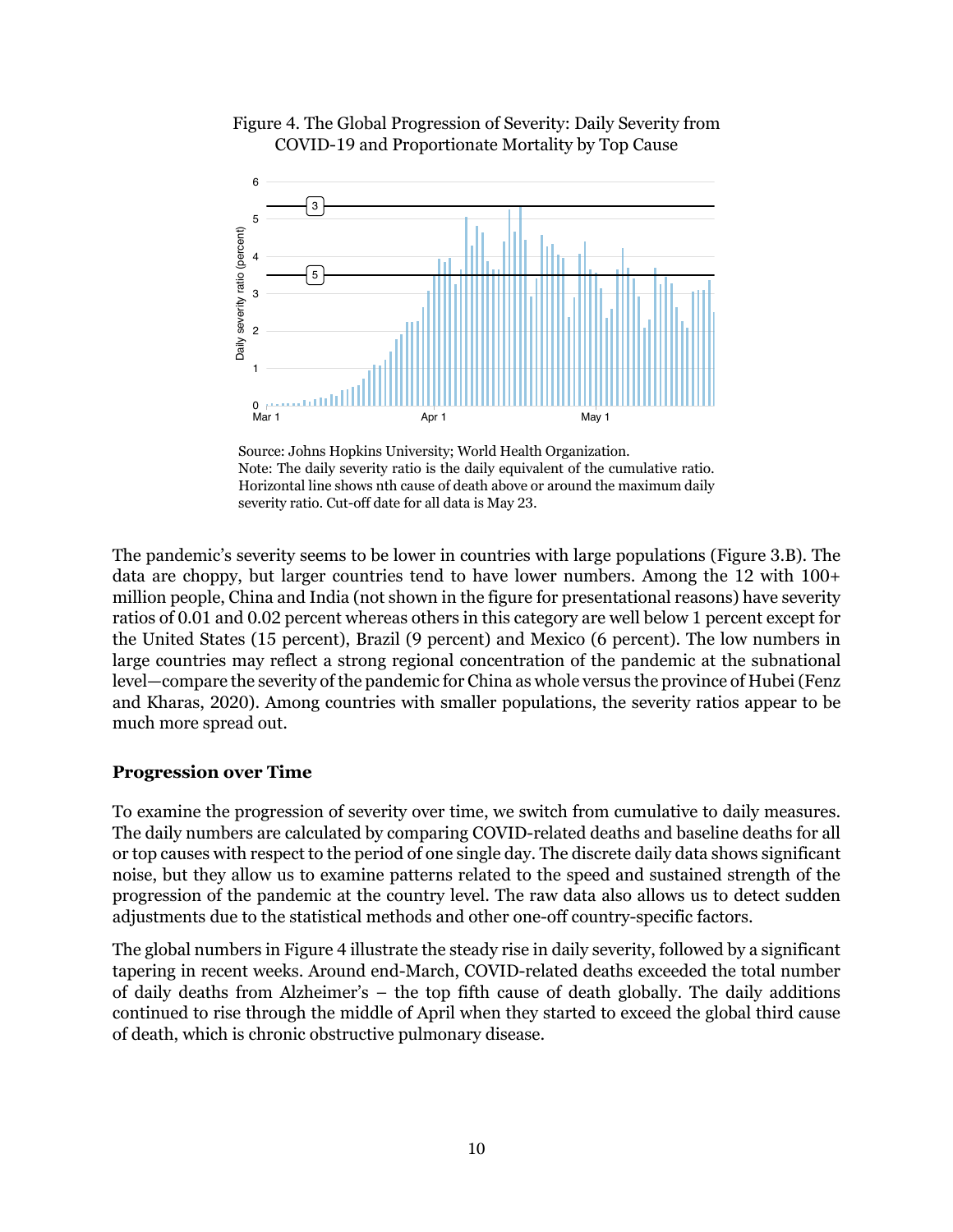We illustrate next the progression of the pandemic with a number of country cases. As discussed more fully in Annex 1, we construct a sample of 48 countries, which have a population size of more than 10 million and have registered at least 100 COVID-19 deaths. In what follows, we show results for a subset of 30 countries (for full results see the Annex).

We characterize the progression of the pandemic in three ways:

- *Path: intensifying versus weakening severity*: The pandemic is considered to be intensifying if we detect a systematic pattern of rising daily death rates. This implies that the daily increments to the COVID-19 death toll exceed the all-cause deaths we would expect to occur on a daily basis.
- *Peak: high, medium, lower and low levels of severity*. Peak severity refers to the peak of the daily severity ratio observed over the full course of the pandemic. The peak helps dimension the dynamic path of the pandemic; it also helps organize countries into groups with comparable ranges of variation in the daily severity ratio.
- *Comparisons with top causes of death:* We also compare the progression of the pandemic with the nearest top causes of death for each country. As in the global figure, we show the proportionate mortality ratio for the nth cause of death that is just above the peak daily severity ratio (or just below in case the peak exceeds the first cause of death). For cases where peak severity remains under the, we can say that COVID-19 has not exceeded, on a daily basis, the nth cause of death. For many countries with high peak severity, the peak exceeds the first cause of death on a daily basis. For a few countries, the peak even surpasses all-cause deaths for a number of days.

Figure 5 applies these concepts to a selection of countries where we observe a recent increase in the daily severity ratios. There are no countries in the high bracket (unless one were to include Ecuador—see appendix—which shows no clear pattern due to the volatility in the data). The countries with peak severity at medium levels are all Latin American: Brazil, Chile, Mexico and Peru. Severity for these countries is above the first cause of death. A steep progression of the pandemic is also observed in countries that started off from a lower base, such as Bolivia, Colombia, the Russian Federation and Saudi Arabia. Interestingly, we see similar patterns for several countries with low peak severity and in many causes large populations: Bangladesh, Arab Republic of Egypt, India, Iraq, Nigeria, Pakistan, Sudan and South Africa.

Figure 6 shows the results for a selection of countries where the pandemic appears to have recently weakened. Steep declines are observed in the high cases, where the containment measures have successfully brought down the severity of the pandemic: Belgium, Spain, the United Kingdom and Italy. Similar but less dramatic patterns are seen in the next tier of countries: Germany, Islamic Republic of Iran, Turkey and the United States. The above countries have exceeded at one point their cause-1 ratios. The acute phase in China occurred earlier and stayed below cause 18, until a more recent adjustment. Weakening severity is also observed in Algeria, Czech Republic and Greece, all from a lower base than the countries in the upper rows. A similar conclusion applies to Australia, Republic of Korea, Morocco and Malaysia, who managed to keep the peak at low levels and are seeing a sustained decline in the recent numbers.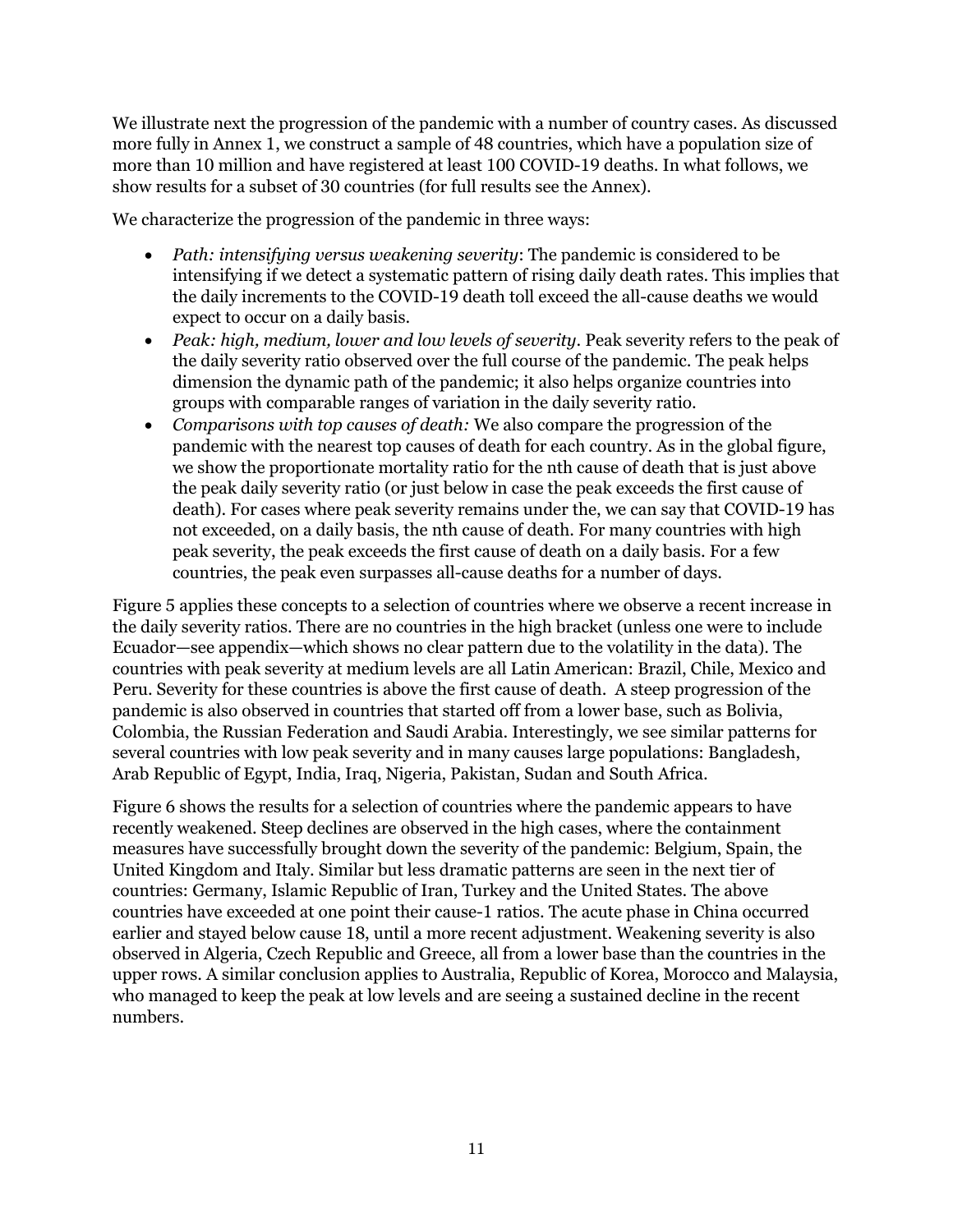

#### Figure 5. Country Cases: Intensifying Severity (Rows Ranked by Medium, Lower and Low Peak Severity)

Source: Johns Hopkins University; World Health Organization.

Note: The daily severity ratio is the daily equivalent of the cumulative severity ratio. Horizontal line shows nth cause of death above or around the maximum daily severity ratio. Cut-off date for all data is May 23.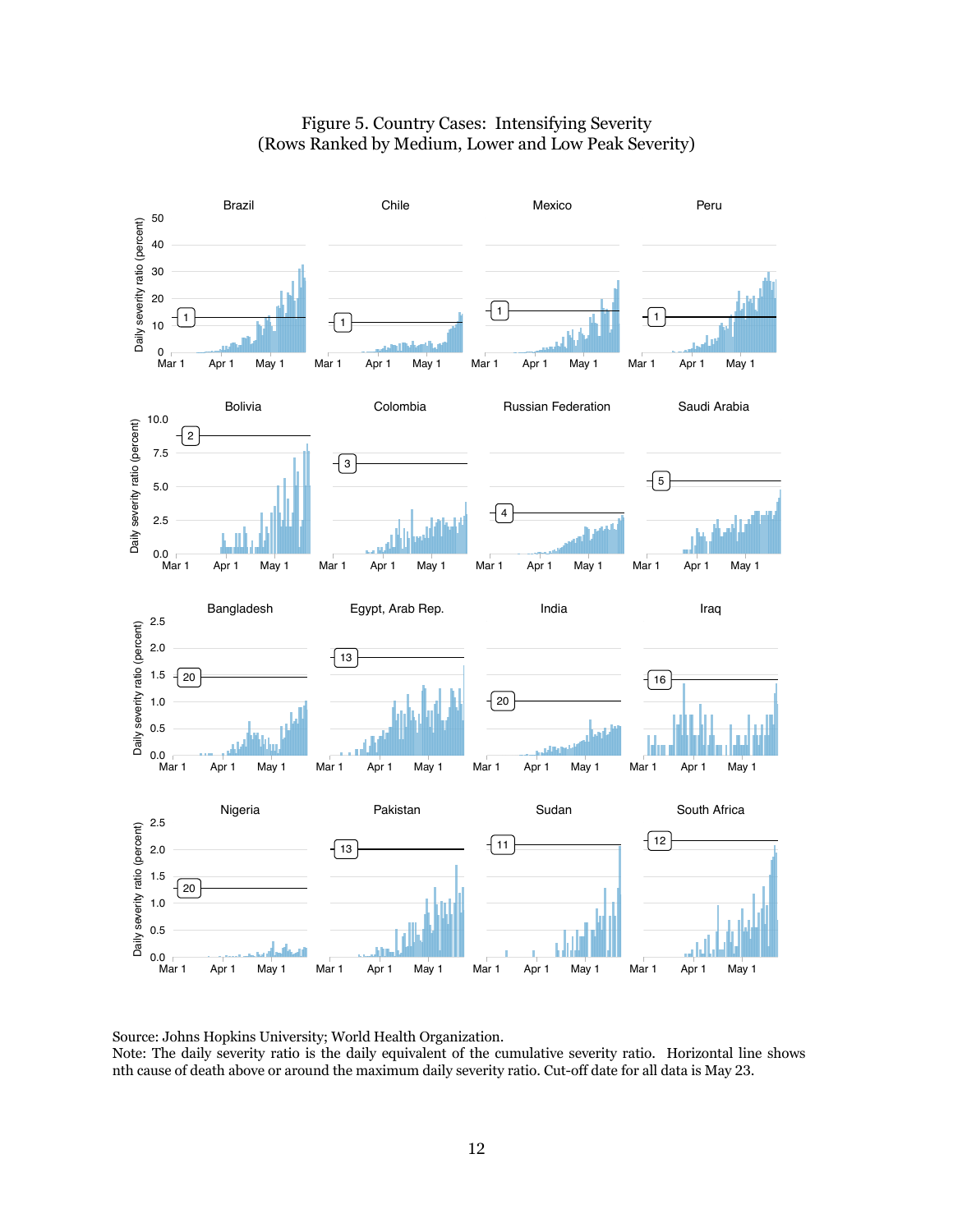

#### Figure 6. Country Cases: Weakening Severity (Rows Ranked by High, Medium, Lower and Low Peak Severity)

Source: Johns Hopkins University; World Health Organization.

Note: The daily severity ratio is the daily equivalent of the cumulative severity ratio. Horizontal line shows nth cause of death above or around the maximum daily severity ratio. Cut-off date for all data is May 23.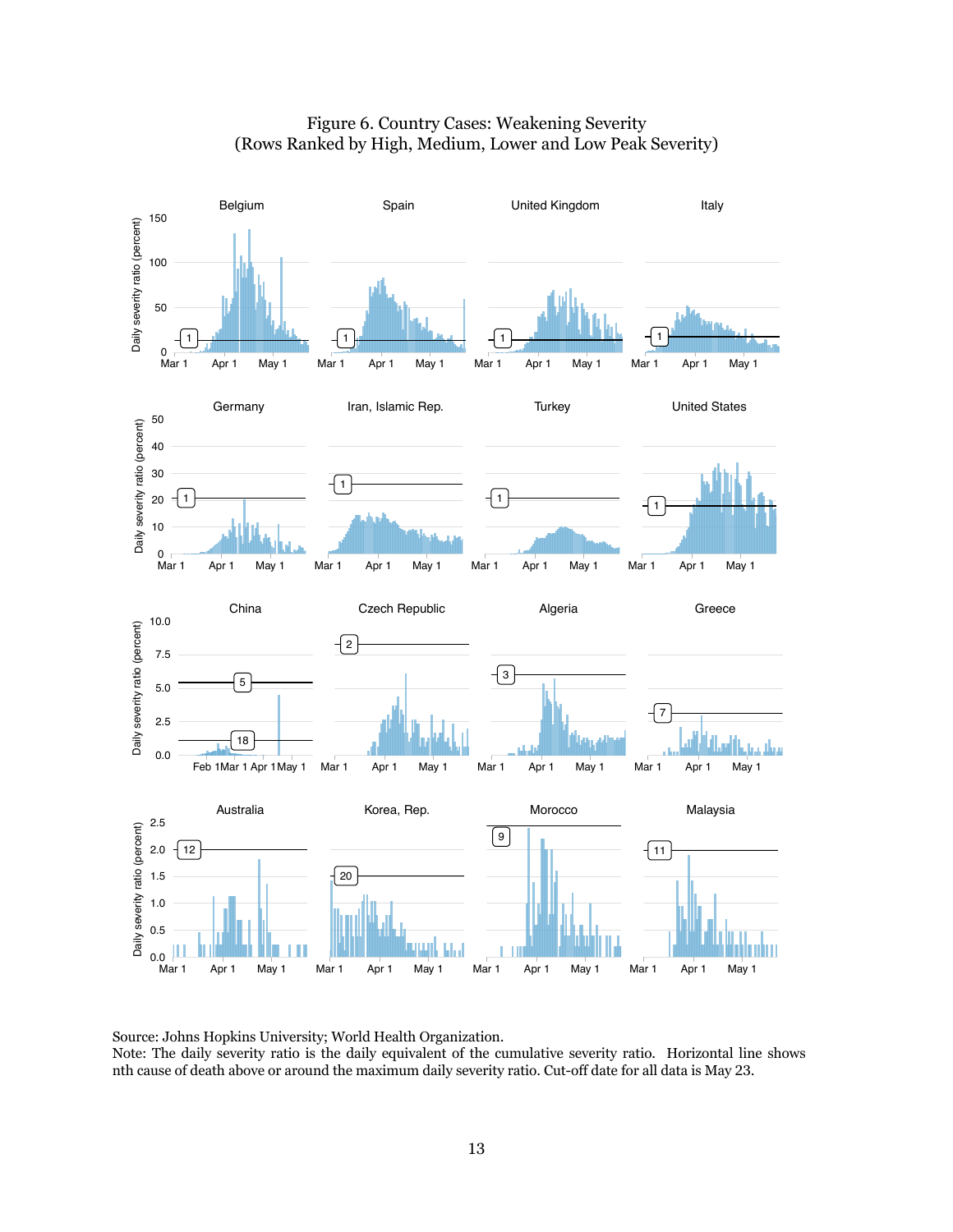#### **4. The Stark Dichotomy between Rich and Poor Countries**

What explains the contrast between the mortality burdens of rich and poor countries? Whereas the previous discussion focused on the inequality between individual countries, this section will highlight how these inequalities manifest themselves at a more aggregated level of the country groupings of the World Bank income classification. This section argues that the inequality we currently observe between rich and poor countries is excessive. We arrive at this conclusion through a demographic lens and discuss whether other factors are likely to sway the conclusion in a different direction.

#### **A World with Two Pandemics?**

It is useful to first summarize the results of the previous section through the lens of the income classification of the World Bank (Figure 7). The figure clearly illustrates the unequal distribution of the mortality burden across income categories. The current epicenters identified in the figure are mainly HICs, even though several UMICs are emerging with Ecuador, Peru and Brazil taking the lead. Across income categories, the pattern is clear: the severity of the pandemic's impact appears to drop for countries at lower per capita income levels. 6



Figure 7. The Distribution of Relative Severity across Countries by Income Classification

Source: Johns Hopkins University; World Health Organization.

<sup>6</sup> The variation in Figure 7 is not explained by developing countries facing high all-cause mortality to begin with. Crude mortality rates are in fact lower in developing countries than in HICs. As of 2016, 874 per 100,000 people died in HICs, compared to 730, 734 and 812 for UMICs, LMICs and LICs (WHO, 2018b). This contrasts with the monotonous decline one would see in the corresponding age-adjusted mortality rates using a standard population (Ahmad and others, 2001).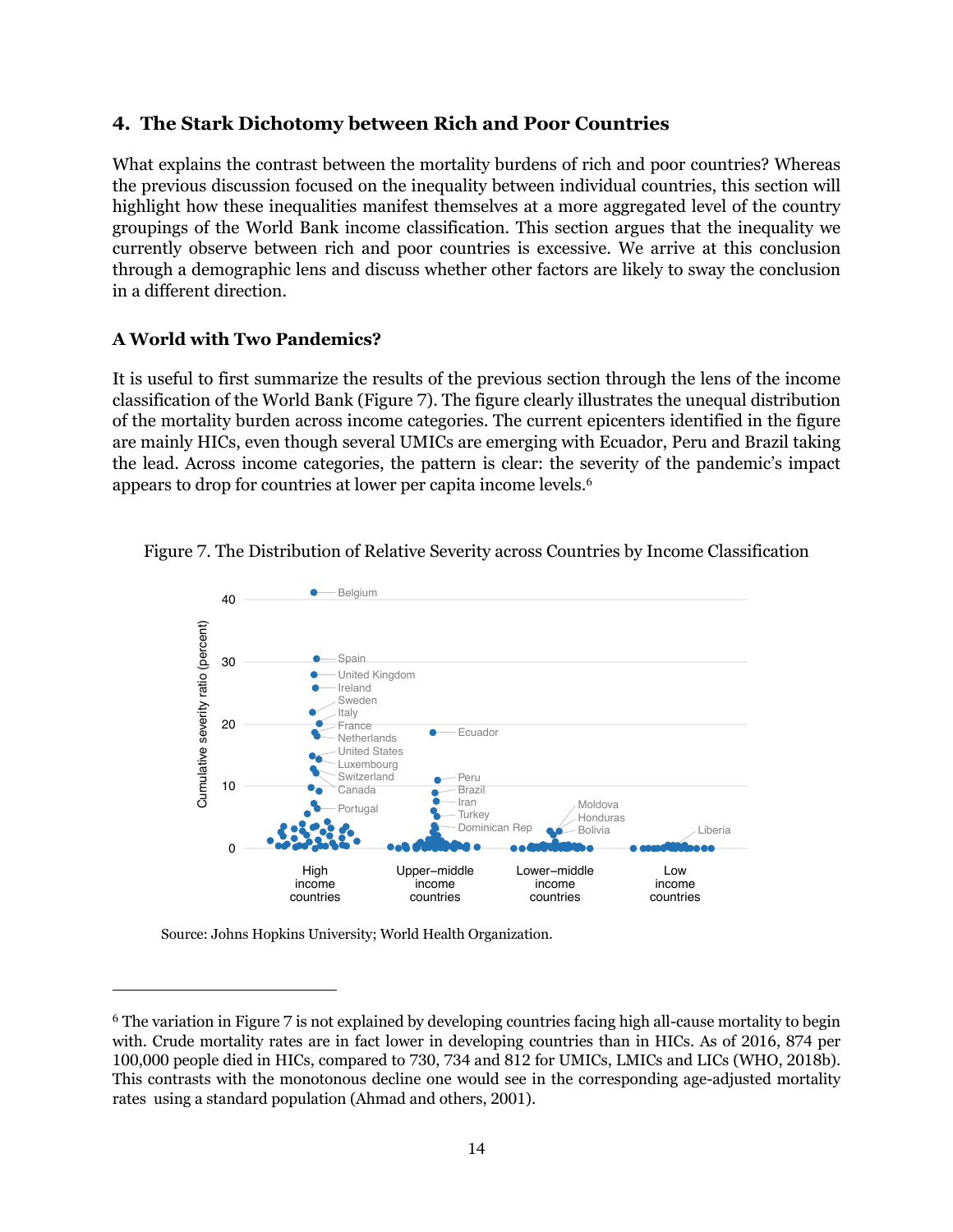|              |                                | Balanced group<br>(160 countries)                 |                        | Unbalanced group<br>(all countries)               |                        |
|--------------|--------------------------------|---------------------------------------------------|------------------------|---------------------------------------------------|------------------------|
|              | Share in<br>COVID-19<br>deaths | Share in<br>expected<br>deaths from<br>all causes | Share in<br>population | Share in<br>expected<br>deaths from<br>all causes | Share in<br>population |
| <b>HICs</b>  | 78.9                           | 18.1                                              | 15.7                   | 18.6                                              | 16.2                   |
| <b>UMICs</b> | 17.8                           | 34.5                                              | 36.0                   | 32.7                                              | 34.1                   |
| <b>LMICs</b> | 3.1                            | 38.9                                              | 40.1                   | 38.3                                              | 39.7                   |
| <b>LICs</b>  | 0.2                            | 8.5                                               | 8.1                    | 10.6                                              | 10.0                   |

#### Table 2. Distribution by Income Classification: COVID-19 Deaths, All-Cause Deaths and Total Population (percent)

Source: Johns Hopkins University; World Health Organization; World Population Prospects. Note: COVID-19 data for 160 countries (balanced group) and world (unbalanced group).

The starkly differential impact creates the impression of rich and poor countries being subjected to 'two pandemics'. HICs currently claim 79 percent of recorded deaths globally due to COVID-19 (Table 2). This leaves 21 percent for the developing world, which comprises 85 percent of the global population. Some 18 percent of the global death toll is claimed by UMICs, whereas just 3.1 and 0.2 percent, respectively, by LMICs and LICs. In other words, the two poorest groups of countries collectively represent almost half of the global population but account for only 3.3 percent of global deaths that have COVID-19 as the underlying cause. These large differences almost come across as if the world is affected by 'two pandemics'.

#### **Demography Contradicts the Excess Inequality between Rich and Poor Countries**

One natural way to interpret the seeming dichotomy between rich and poor countries would be to attribute it to differences in demographic structure (Figure 8). The strong age gradient in COVID-19 fatalities has been well established by now. <sup>7</sup> Hence, the demographic diversity we witness around the world will matter greatly (World Bank, 2016). The world could be split up into roughly two groups: pre- and early-dividend countries, which continue to have high fertility rates and a still-rapidly increasing working-age share in their total populations, and late- and post-dividend countries, which are aging at rapid speed or have aged already very considerably.8 This typology of demographic diversity carries over in large part to the income classification given the tight twoway connections between demography and development. As Figure 8.A illustrates, younger age cohorts are much more significant in the age distributions of LICs and LMICs than in those of UMICs and HICs.

<sup>7</sup> See Baud and others, 2020; Begley, 2020, Belligoni, 2020; Courage, 2020; Dylan, 2020; Huang and others, 2020; Mahase, 2020; Onder and others, 2020; Richardson and others, 2020, Soneji and others, 2020; Wu and McGoogan, 2020.

<sup>8</sup> See World Bank (2016) for a detailed discussion of the demographic typology.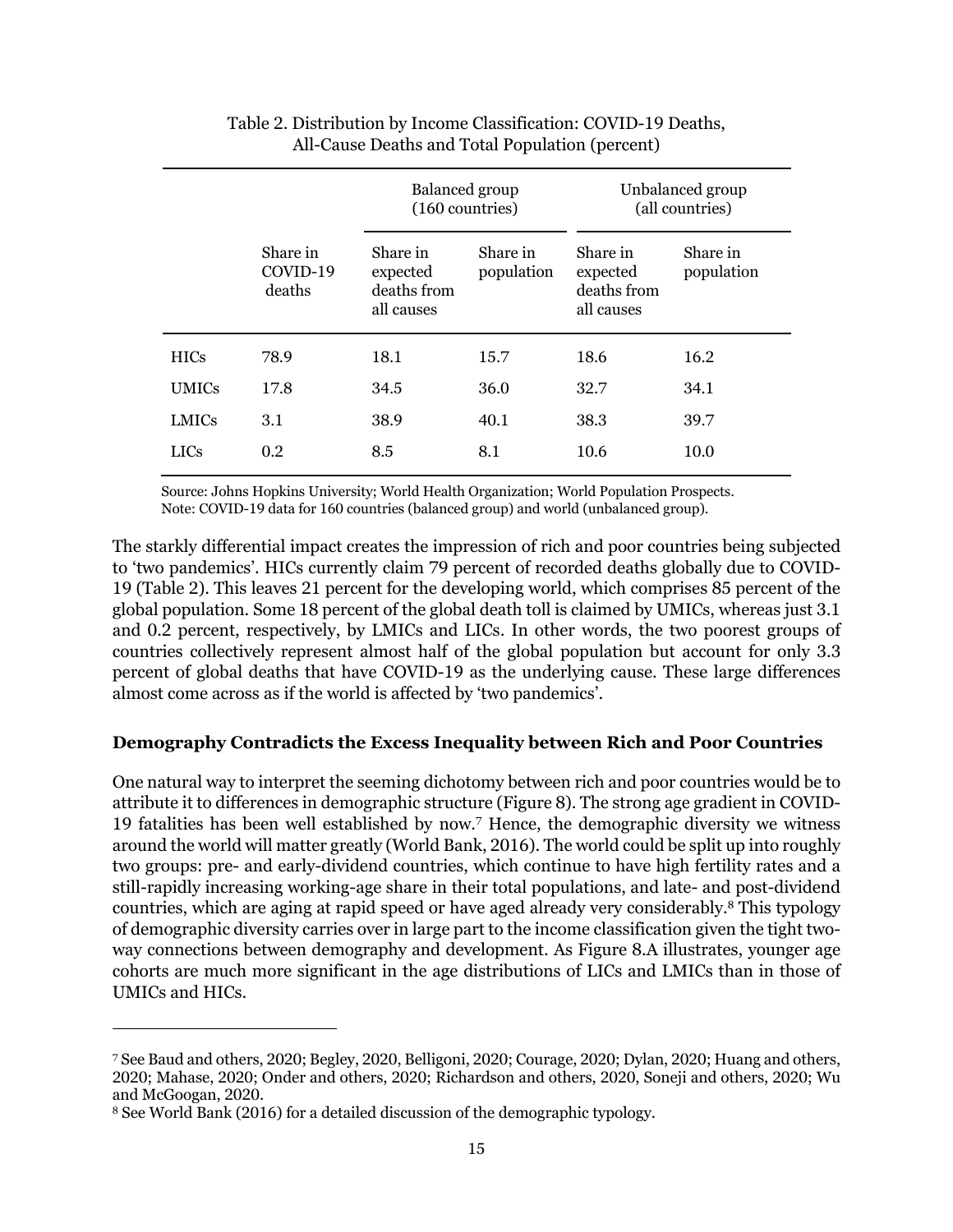#### Figure 8. The Global Age Distribution by Income Classification



#### A. All Cohorts

| B. | 60+ Cohorts |
|----|-------------|
|    |             |



Source: World Population Prospects.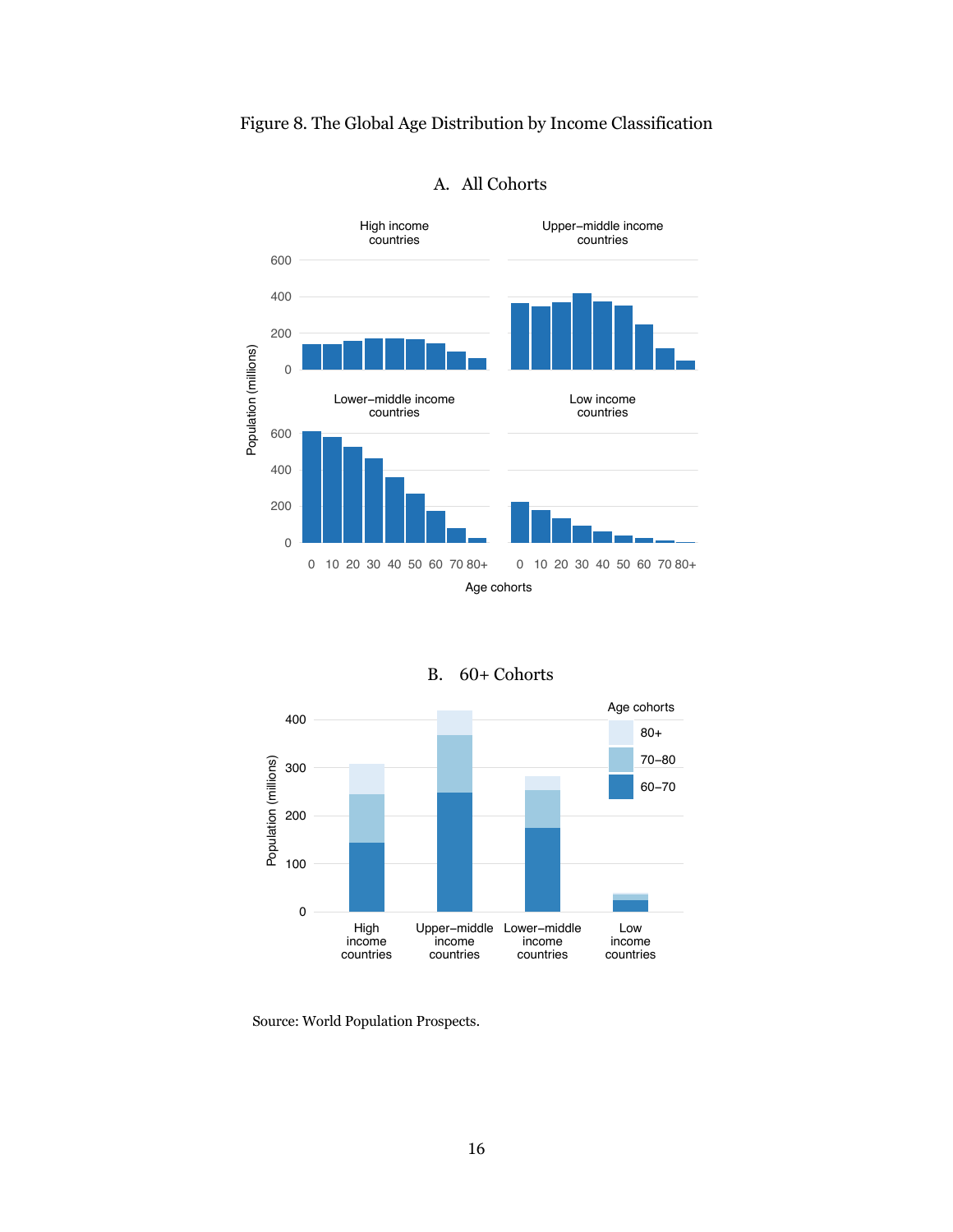While demography plays a confounding role, the demographic structure of the world contradicts the patterns of COVID-19 mortality observed thus far. Poorer countries will generally have younger age structures, but their collective weight in the global elderly population is nevertheless very large (Figure 8.B). This is because the developing world is very populous and has registered significant population aging as well (World Bank, 2016). As a result, it counts many more people in the older age cohorts than the HICs combined: the developing world's 70+ population is 1.8 times bigger than that of HICs; its 60+ population is 2.4 times larger.

#### **The Share of the Developing World Could Be Three Times Larger**

To crystalize this line of reasoning further, we conduct a two-step thought experiment. First, what share in global COVID-19 mortality would developing countries claim if we were to apply a common set of assumptions of infectivity and fatality to the age distributions of the countries of the world? Second, how would such counterfactual simulations be affected if we relax the requirement that common infectivity and fatality parameters are applied across the world?

The infection prevalence ratio (IPR) and the infection fatality ratio (IFR) are the two key epidemiological parameters needed for the first step of this thought experiment. It is well recognized that at this still-early stage of the pandemic, there is considerable uncertainty about the true or eventual values for the IPR and IFR parameters. This uncertainty will have huge implications for the absolute count of fatalities, but it does not affect the distribution of the death toll across countries if we assume that the same parameters apply to all countries (Dowd and others, 2020). First-order changes in the levels of the IPR and the IFR will produce multiplicative changes to both the numerator and denominator that wash out as we calculate the global shares.

We assume that the infection prevalence ratio is independent of age. As argued by Verity and others (2020), this is a reasonable assumption consistent with previous studies of respiratory infections. Following Dowd and others (2020), we apply a common IPR, which we set at an arbitrary 10 percent of the population. Again, this number may be off by a wide margin, but as long as we treat all countries the same for the purpose of this thought experiment, the exact level of this parameter does not matter for the calculation of the shares.

We use the age-stratified IFR estimates for different age cohorts by Verity and others (2020), which are corrected for censoring and ascertainment bias.<sup>9</sup> Censoring bias occurs because during the early stage of an epidemic the distribution of observed time lags between the onset of symptoms and the outcome of death or recovery is censored. Ascertainment bias arises from the fact that surveillance of a newly emerged pathogen is typically biased towards detecting clinically severe cases, especially at the start of an epidemic when diagnostic capacity is low.

<sup>9</sup> The corrected IFR estimates of Verity and others (2020) are based on a synthesis of data from a range of surveillance settings in Wuhan and elsewhere in China. The average IFR is 0.66 percent, with an increasing profile for age: 0.6 percent for those 50-60, 1.9 percent for those 60-70, 4.3 percent for those 70-80 and 7.8 percent for the 80+ population (see also Figure 10).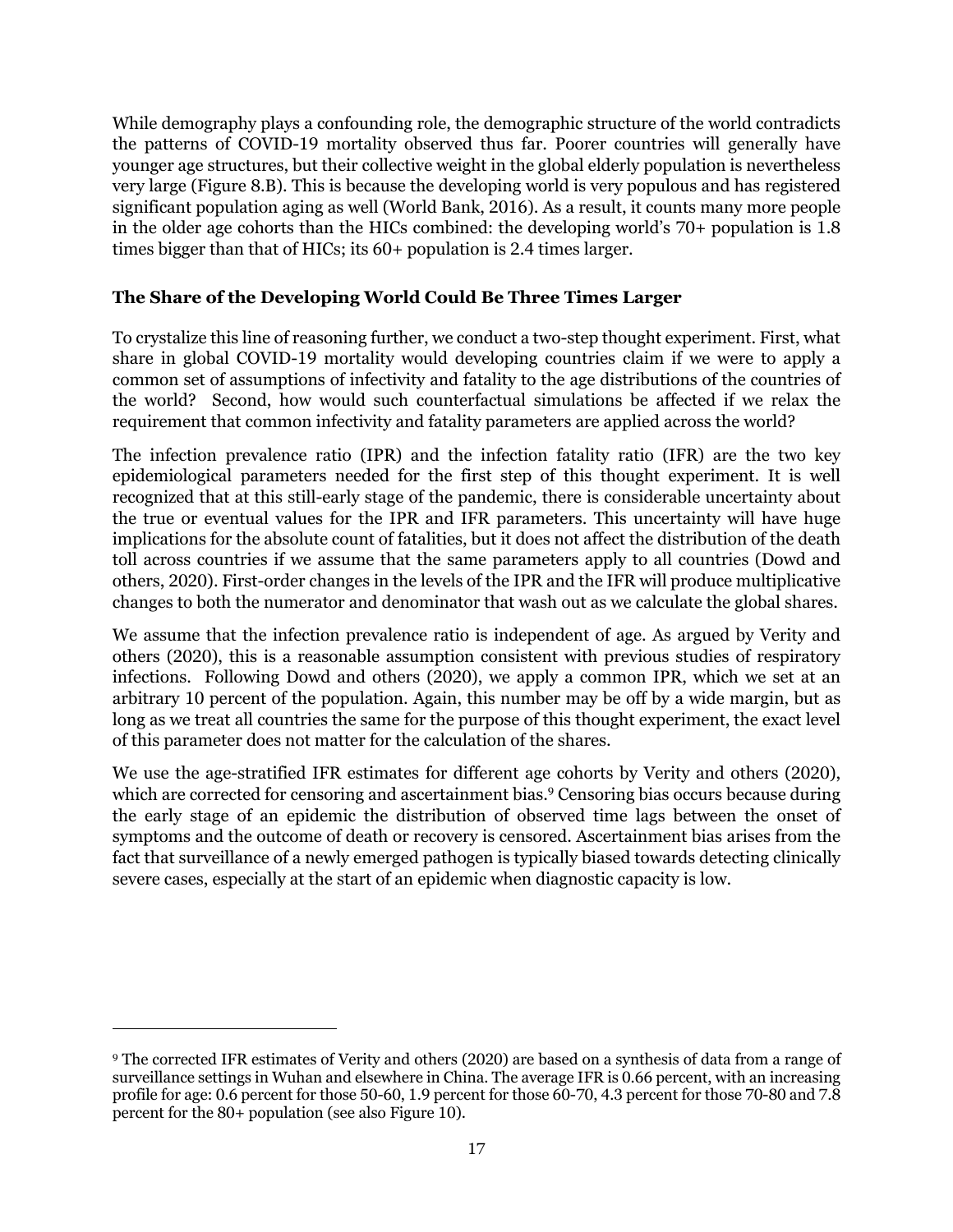

Figure 9. The Share in Global Death Toll: Current versus Simulated

Source: Johns Hopkins University; World Health Organization; World Population Prospects; Verity and others (2020); Dowd and others (2020).

Figure 9 shows the counterfactual distribution of COVID-19 fatalities based on the above assumptions. The results indicate that demography does not explain the heavy concentration of COVID-19 fatalities in HICs. In fact, demography contradicts it

- The share of HICs in the global death toll drops by a factor of 2.6 (from 79 to 31 percent). This is mainly the result of the developing world seeing its death toll rise despite also being influenced by the fact that other HICs that have not yet seen an increase in the death toll may raise the overall HIC tally.
- The share of UMICs falls by a factor of 2 (from 18 to 39 percent). Note that the share in the death toll rises above that of HICs. This is mainly the result of UMICs counting over 400 million 60+ people (of which China makes up 250 million), which is larger than the 300 million residing in HICs.
- The share of LMICs rises by a factor of 9 (from 3 to 27 percent). This group of countries has 281 million 60+ people, which is similar to the HICs combined. Of the 281 million, India claims exactly half. The 70+ cohorts are over 100 million. As in UMICs, they are highly underrepresented in the share of global COVID deaths relative to what their age distribution would suggest.
- The share of LICs rises by a factor of 22 (from 0.2 to 3.9 percent). LICs are less populous as a group and their age distributions are heavily tilted towards the younger cohorts. While the simulations suggest that the death toll would rise significantly based on demography alone, the increase is from a very low base and in absolute terms the contribution to the global death toll remains limited.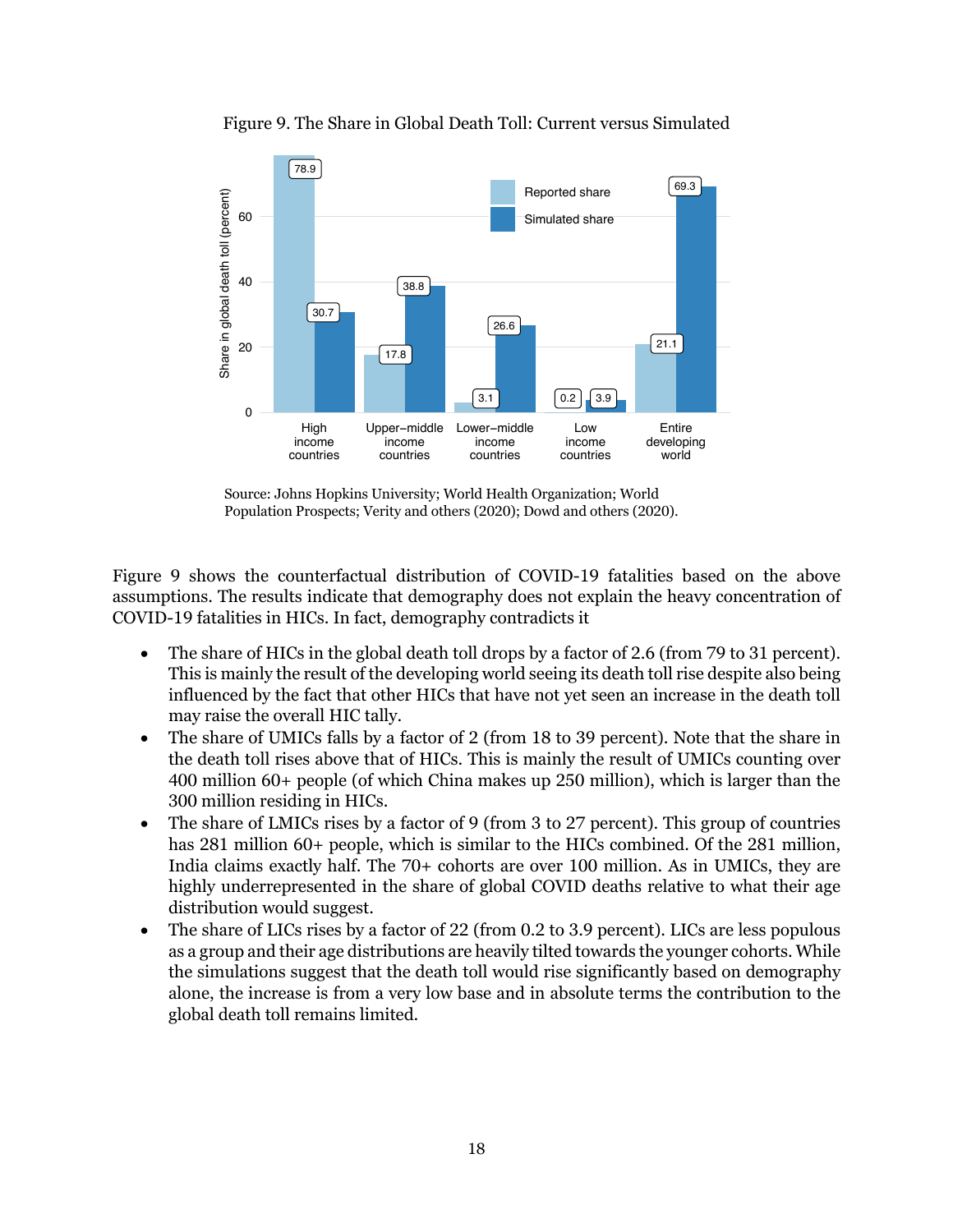

Figure 10. Alternative Estimates for Age-Stratified Fatality Ratios

Source: Istituto Superiore di Sanità (2020; March 30), Korean Ministry of Health and Welfare (2020; May 6) and Spanish Ministry of Health (2020; May 4).

As noted, the results are sensitive to the age gradient present in the base epidemiological parameters. While according to Verity and others (2020) the assumption of age-neutral infection prevalence is robust, the J-shaped gradient implicit in the age-stratified infection fatality data by the same authors will matter. For these reasons it useful to conduct a robustness check to ensure that the variation seen across other estimates does not fundamentally change the results.

To verify robustness, we recalculated the results based on age-stratified case fatality ratios from Italy, Korea and Spain (Figure 10). These case fatality ratios do not correct for ascertainment and censoring biases and hence show a steeper age gradient since ascertainment bias is more significant for older cohorts (Verity and others, 2020). Relative to the baseline of Figure 9, the case fatality rates of Italy would boost the HIC share by 0.1 ppts; the Korean data would raise it by 3.1 ppts; and the Spanish data would raise it by 0.2 ppts. The fact that these deviations are small suggests that the first-order effect of demographic structure is robust and outweighs reasonable variations one might see in underlying epidemiological assumptions providing that we apply the same assumptions across all countries.

#### **Comorbidities and Environmental Factors May Present Further Upside Risk**

The second step in the thought experiment is to consider how relative to the baseline shown in Figure 11 the results would change if we relax our assumptions. Specifically, the IPRs and IFRs may differ significantly across countries as well as between country income groupings. For this purpose, we review a number of host-specific factors (other than age, which was already discussed) as well as environmental factors. We note however that collectively these factors do not offer a convincing explanation why the share of developing countries in the global total death toll should be systematically lower. In fact, there may be various reasons to suggest why these alternate factors would have the opposite effect of raising the developing country share further.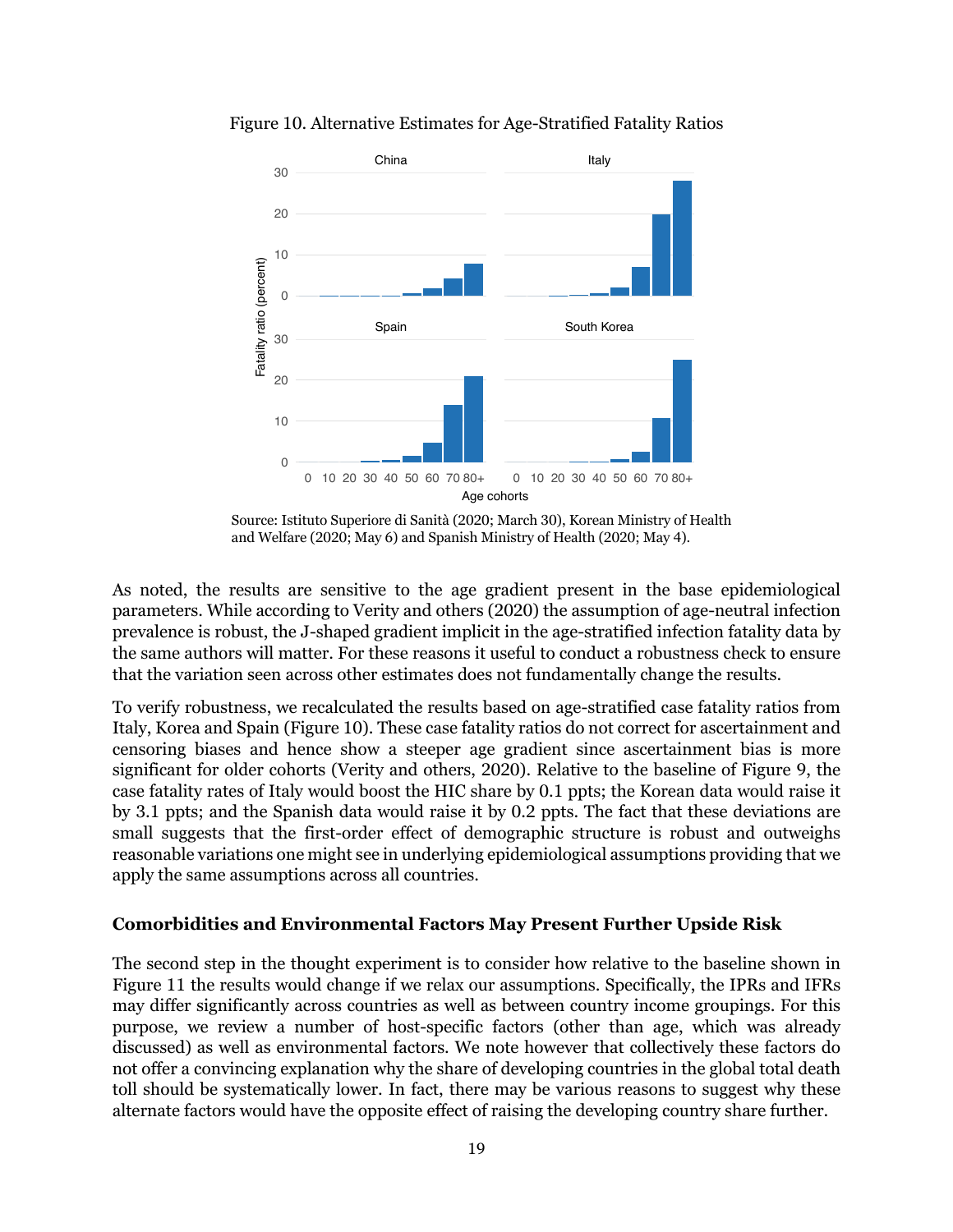Comorbidities have been identified as significantly raising the COVID-19 fatality, but they are unlikely to solve the puzzle of the low developing-country share. A global meta-analysis of the role of prevalence of comorbidities highlights the importance of hypertension (21 percent), diabetes (10 percent), cardiovascular disease (8 percent) and respiratory system disease (1 percent) in severely infected patients (Yang and others, 2020). These comorbidities should play an important role in the developing world, too. For example, of the 1.1 billion people with hypertension, twothirds live in developing countries (WHO, 2019). Over the last decade, the number of cases and prevalence of diabetes has risen most quickly in the developing world (WHO, 2016b). Limited access to quality health care in developing countries would also mean that many ailments would be left untreated or undertreated, heightening vulnerability.

There are environmental factors extrinsic to hosts such as population density and informality, which will complicate physical distancing, raise the population-level infection rate and steepen the curve. Informal and self-employment will pose one challenge; urban density another one (La Porta and Shleifer, 2014). The latest estimates suggest that respectively 65 and 27 percent of urban populations in LICs and MICs live in slums. Flattening the curve will therefore be more difficult in many developing countries, meaning that pre-existing health capacity constraints will become more binding and result in greater case fatality.

Some have argued that the Bacille Calmette-Guérin (BCG) vaccine as well as weather and climate patterns explain why developing countries have low mortality rates so far. Yet, there is currently no evidence that would support such conclusions.

- While there is experimental evidence from both animal and human studies that the BCG vaccine has non-specific effects on the immune system, these effects have not been well characterized and their clinical relevance is unknown (WHO, 2020b). The WHO concludes that there is no evidence to support to claim that BCG can protect against COVID-19.
- There is currently also no conclusive evidence that either weather (short term variations in meteorological conditions) or climate (long-term averages) have a strong influence on transmission (WHO, 2020c). The SARS-CoV-2 virus which causes COVID-19 disease has been transmitted in all regions of the world, from cold and dry, to hot and humid climates.

The developing world of course exhibits enormous variety. For example, urbanization and urban density will vary considerably across developing countries. The transmission of the disease may be slowed by urban-rural dynamics, particularly in countries where rural areas are disconnected from the possible urban epicenters where the pandemic would be expected to spread more swiftly. The urban-rural disconnect could explain why the pandemic is spreading more slowly in countries that are less urbanized. This would certainly be consistent with the rapid deterioration that is noted in Latin America, which is highly urbanized compared to other developing regions.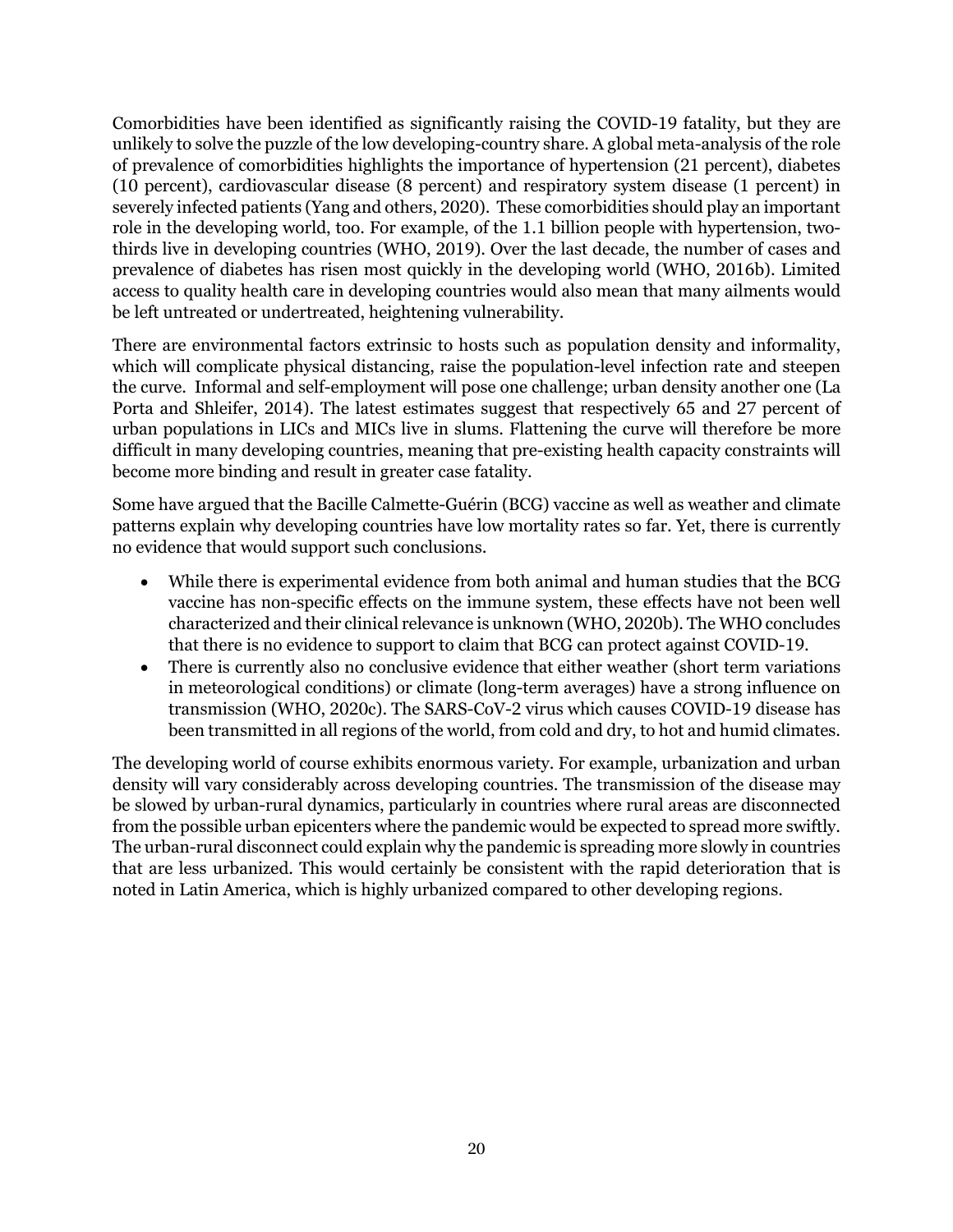#### **5. COVID, Quo Vadis?**

The previous section has posited that the world's demographic structure is inconsistent with the observed skew in the mortality burden towards HICs. This section will discuss the implications of this finding for the future direction of the pandemic. It will note that while to some degree the contrast between rich and poor countries is simply 'unreal', for the most part it will likely be temporary as the full progression of the pandemic is yet 'unrealized.'

#### **Perspective 1: Unreal**

Overshadowing the discussion so far is the specter of poor data quality in dimensions such as accuracy, completeness, consistence, timeliness and validity. The need for adequate measurement and reporting cannot be emphasized enough. Where testing has been limited or untimely, data quality will suffer. Where vital statistics were poorly reported prior the pandemic, the problems will be even worse.





 Source: Johns Hopkins University; World Population Prospects. Note: Population is 2020 estimate. Sample restricted to population over 20 million and fatalities under 100.

Some countries with large populations report remarkably few fatalities. Figure 11 shows some outliers of countries with a population of more than 20 million and where fatalities are reported below 100. As of May 23, Mozambique, Uganda and Vietnam for example reported zero fatalities even though their populations count 31, 45 and 97 million people, respectively. Ethiopia reported only 5 fatalities among its 115 million people. While the younger population structure of these countries is expected to considerably lower the death toll, the reported numbers are well below what the demography-based simulations would suggest.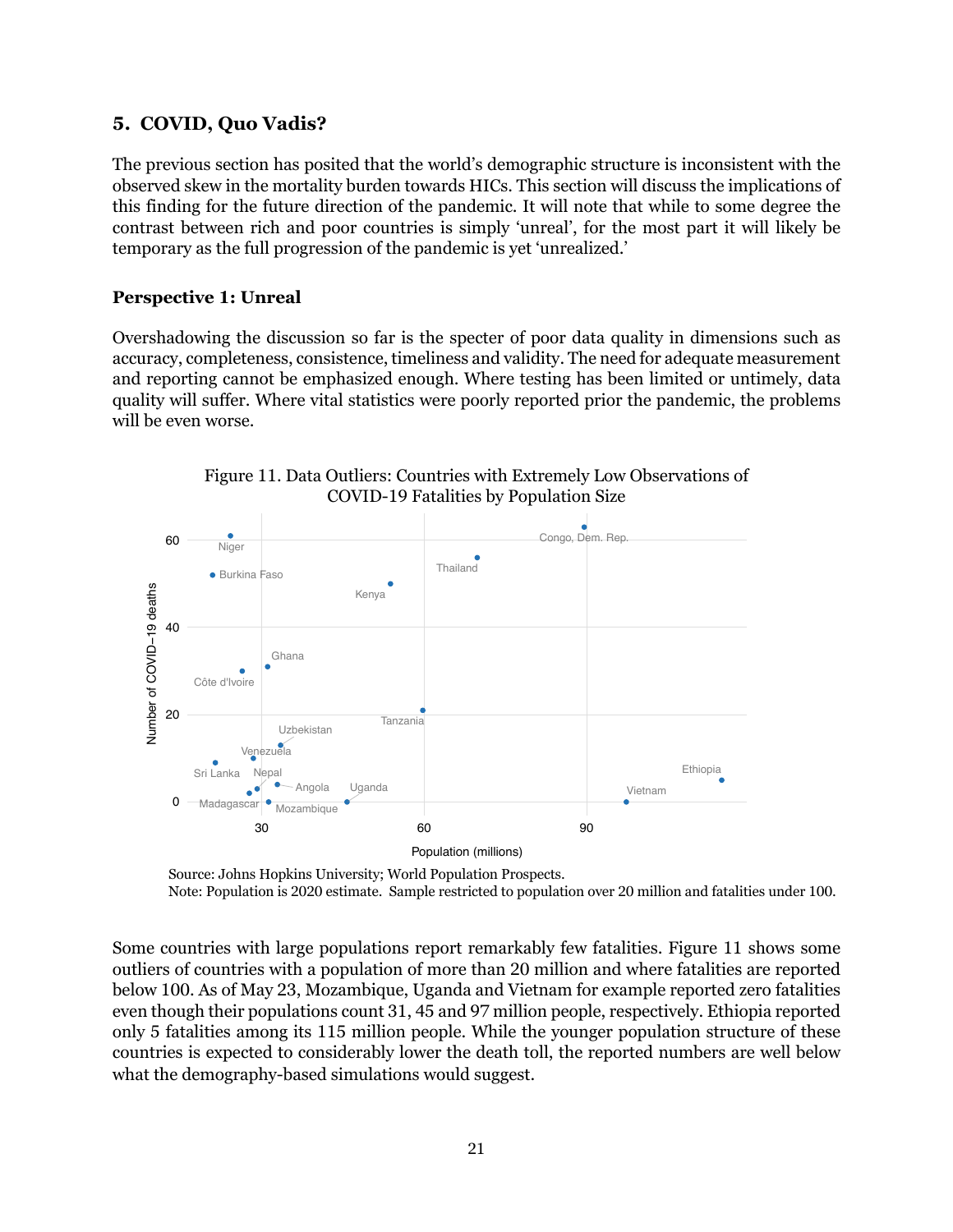By providing examples of outlier countries, we do not imply the data are wrong or misreported in specific countries. While country circumstances will differ, we do consider that inequality in data quality has a significant role to play in the aggregate. The recording of vital statistics was already prior to the pandemic subject to considerable variation in data quality, where WHO (2018a) contains a detailed description of the various challenges. We believe that the pandemic accentuates these pre-existing challenges. As a result, the tally of the developing world is likely significantly underestimated by a margin that will far exceed that of the HICs.

Data quality concerns are not the preserve of the developing world. Indeed, we observe that the HICs themselves are grappling with considerable data quality challenges. Total deaths may be measured with more precision than infections—a reasonable assumption, especially in HICs that have better registration methods for vital statistics. Yet, there is a growing realization that COVID-19 fatalities are being misattributed to other causes of death (The Economist, 2020b). By some estimates, reported death rates in selected countries could be underestimated by 60 percent, which would of course imply a significant increase in the already considerable severity of the mortality burden in those countries (Burn-Murdoch and others, 2020).

Perhaps for this reason it is unsurprising that Belgium—the country with the highest severity ratio in the world—has reported such a high death toll. Belgium has corrective measures to aggressively include deaths occurring in elderly-care homes based on symptoms shown and contacts made even if there was not a confirmed infection (Bloomberg, 2020). As a result, excess all-cause deaths closely match COVID-19 deaths, which inspires confidence in the quality of the data. While this may help explain why Belgium has the highest level of severity globally, it at the same time raises suspicion on the data of many other countries.

#### **Perspective 2: Unrealized**

While data quality may play a significant role, the vast discrepancies cannot be reasonably explained by data quality alone. The on-the-ground realities of many developing countries do not indicate acute health emergencies. The main reason for the excessive inequality must be different.

Gieseke (2020) argues that eventually everyone will be exposed to the coronavirus and most people will get infected. He notes that the real pandemic is the one that happens below the surface and spreads like wildfire between countries and almost always from younger people with no or weak symptoms to other people who will also have mild symptoms. While suppressive containment policies will be important to flatten the curve and decrease fatalities that way, they may result in flare-ups once restrictions are lifted. Our hopes are pinned on the development of effective drugs, but these take time to be developed and their effectiveness is not guaranteed.

This harrowing outlook will hopefully not materialize but we must consider that the most plausible explanation is that the pandemic still has to run its course through the age distributions of the world. This conclusion is certainly borne out in recent developments which show that the excessive concentration of the pandemic is de-compacting as the world's epicenters are increasingly shifting from high-income countries to other locations in developing regions.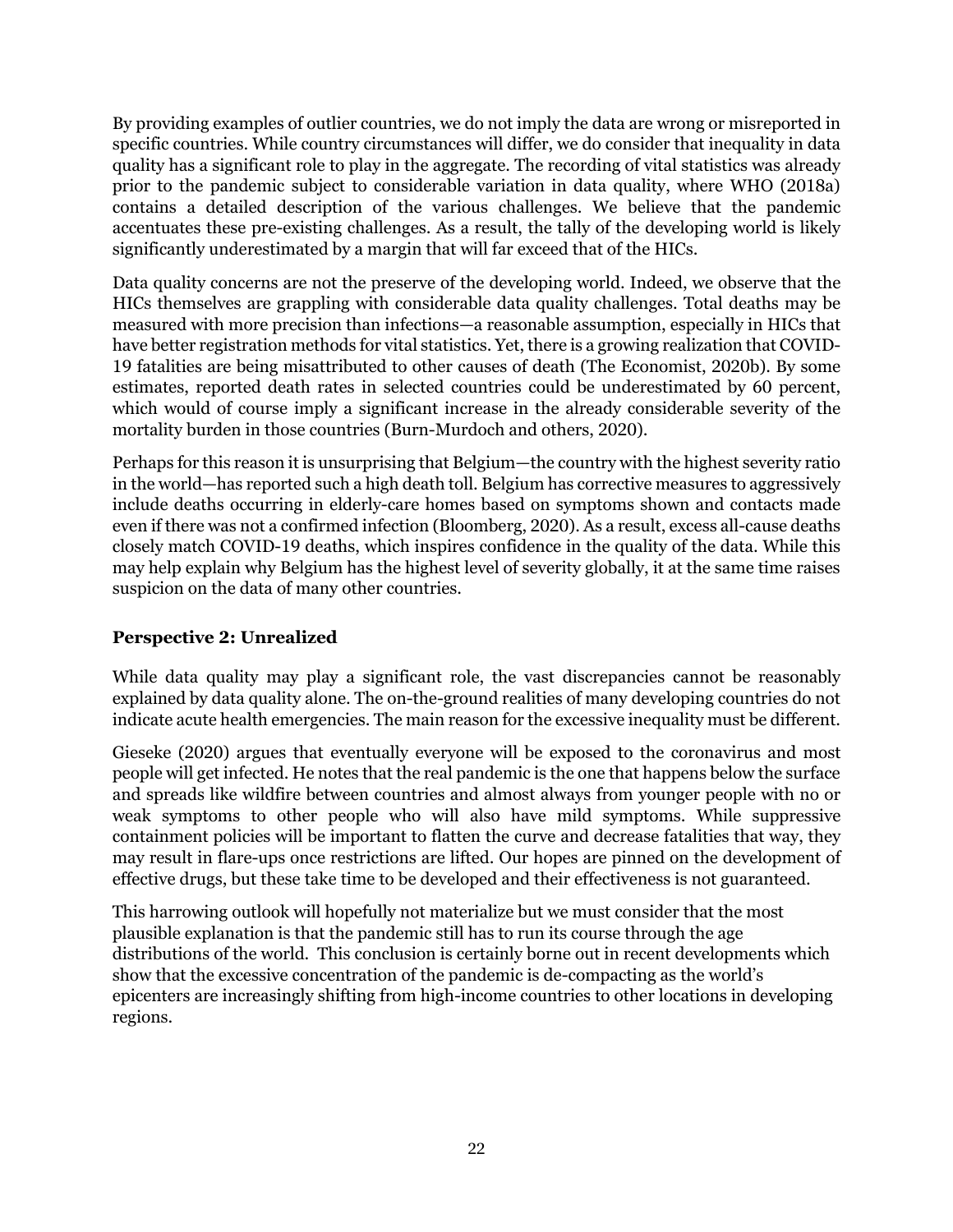

Figure 12. The Share in Global Death Toll: Changes over the Last Three Weeks

Source: Johns Hopkins University







Note: Comparison is between April 30 and May 23. If the cumulative severity ratio has risen over that period, pandemic is described as intensifying (and vice versa). Sample of 145 countries. This excludes 15 countries which reported 0 fatalities throughout the two periods used to cumulate severity; for these countries the severity ratio thus remained unchanged at 0.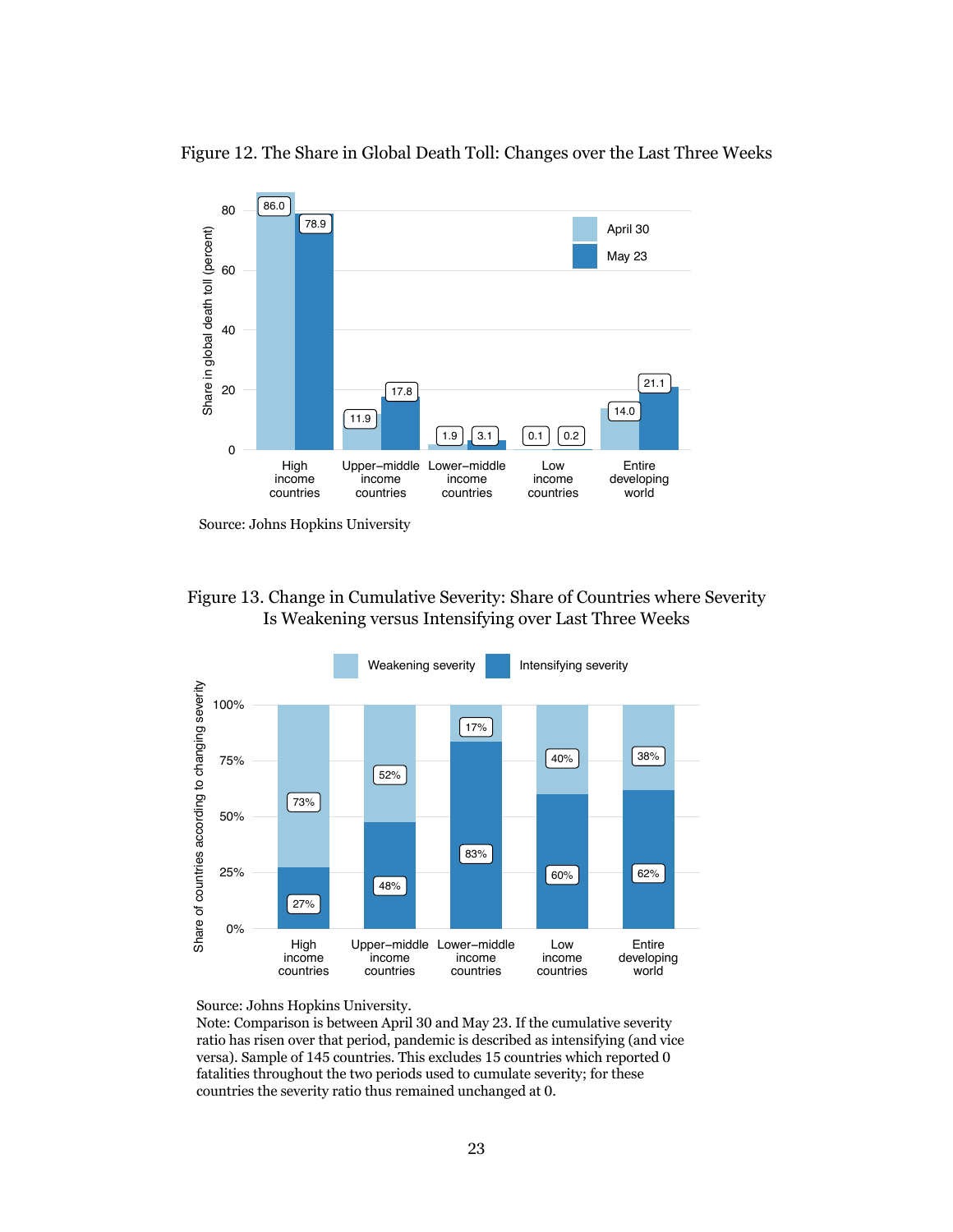Consider the period of the last three weeks (April 30 through May 23):

- During this period, the share of high-income countries in global deaths fell by 7 percentage points (Figure 12). The corresponding increase in the share of the developing world was particularly pronounced for UMICs, where new epicenters have emerged.
- Over the same period, three quarters of HICs saw the severity of the pandemic (cumulative concept since the pandemic's beginning) weakening, whereas two thirds of developing countries saw it intensifying (Figure 13). Interestingly, the LMICs stood out above the developing-country average: the pandemic is intensifying in 83% of them through the lens of this indicator. This group of countries could represent the locus of the epicenters of the future.

The starkly differential impact for rich and poor countries creates an impression of 'two pandemics.' Our analysis suggests that mortality patterns will likely continue to rebalance, which will reduce the excess inequality that is currently observed. This would suggest a need for enhanced monitoring of the conditions in developing countries as they enter more acute stages of the health emergency. COVID-19 has been described as a heat-seeking missile speeding toward the most vulnerable in society. That metaphor applies not just to the rich world; the vulnerable in the rest of the world are not more immune. They may actually be easier targets if indeed soon the 'two pandemics' may turn out to be one.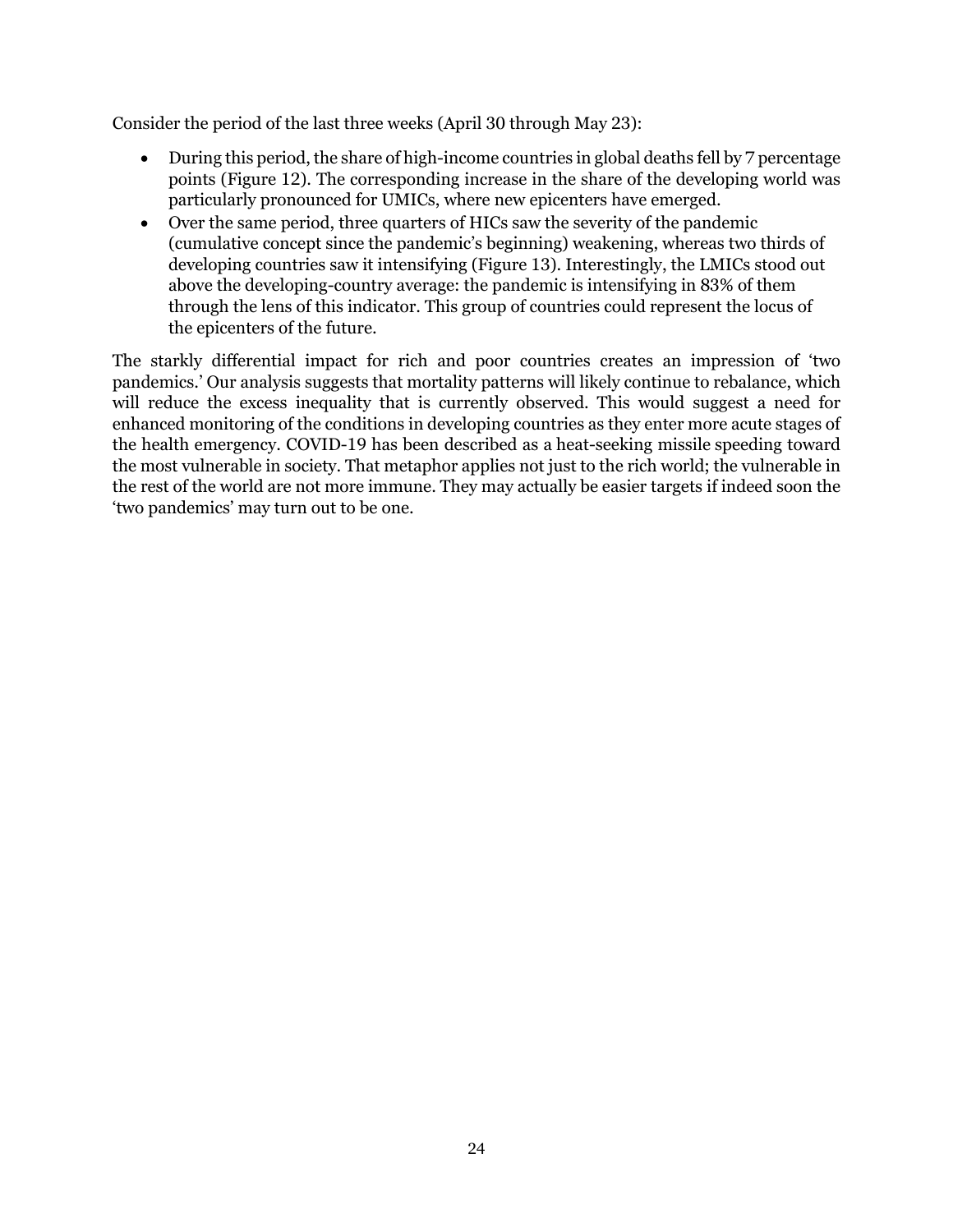#### **6. References**

Ahmad, O. and others (2001). "Age Standardization of Rates: A New WHO Standard," World Health Organization.

Aron, J. and J. Muellbauer (2020). "Measuring Excess Mortality: The Case of England during the Covid-19 Pandemic," INET Oxford COVID-19 Research, Economics Department, Oxford University. https://www.inet.ox.ac.uk/news/inet-oxford-covid-19-blog/

Baud, D. and others (2020). "Real Estimates of Mortality Following COVID-19 Infection," The Lancet. March 12.

Begley S. (2020). "What Explains Covid-19 Lethality for the Elderly? Scientists Look to "Twilight" of the Immune System," STAT. March 30. https://www.statnews.com/2020/03/30/whatexplains-coronavirus-lethality-for-elderly/

Belligoni, S. (2020). "5 Reasons the Coronavirus Hit Italy So Hard," The Conversation. March 26. https://theconversation.com/5-reasons-the-coronavirus-hit-italy-so-hard-134636

Bloomberg (2020). "Why the World's Highest Virus Death Rate Is in Europe's Capital," April 25. https://www.bloomberg.com/news/articles/2020-04-25/why-the-world-s-highest-virus-deathrate-is-in-europe-s-capital

Burn-Murdoch, J., V. Romei and C. Giles (2020). "Global Coronavirus Death Toll Could Be 60% Higher Than Reported," Financial Times. April 26. https://on.ft.com/2VF4Bfi

Cash, R. and V. Patel (2020). "The Art of Medicine. Has COVID-19 Subverted Global Health," The Lancet. May 5. https://www.thelancet.com/action/showPdf?pii=S0140-6736%2820%2931089- 8

Ciminelli, S. and S. Garcia-Mandicó (2020). "Mitigation Policies and Emergency Care Management in Europe's Ground Zero for COVID-19," mimeo. May. Accessed online May 19: https://drive.google.com/file/d/1P1ob4Ug6WlZ3OnaJBebtVQsirWrb8IL-/view

Courage, K. (2020). "The Stark Differences in Countries' Coronavirus Death Rates, Explained," VOX, April 22. https://www.vox.com/2020/4/1/21203198/coronavirus-deaths-us-italy-chinasouth-korea

Dowd, J. and others (2020). "Demographic Science Aids in Understanding the Spread and Fatality Rates of COVID-19," Proceedings of the National Academy of Sciences. April. https://www.pnas.org/content/early/2020/04/15/2004911117

Dylan, S. (2020). "The COVID-19 Risks for Different Age Groups, Explained," Vox. March 23. https://www.vox.com/2020/3/23/21190033/coronavirus-covid-19-deaths-by-age

The Economist (2020a). "Why a Study Showing That Covid-19 Is Everywhere Is Good News," April 11.

The Economist (2020b). "Deaths from Cardiac Arrests Have Surged in New York City," April 13.

The Economist (2020c). "Tracking Covid-19 Excess Deaths across Countries," April 16.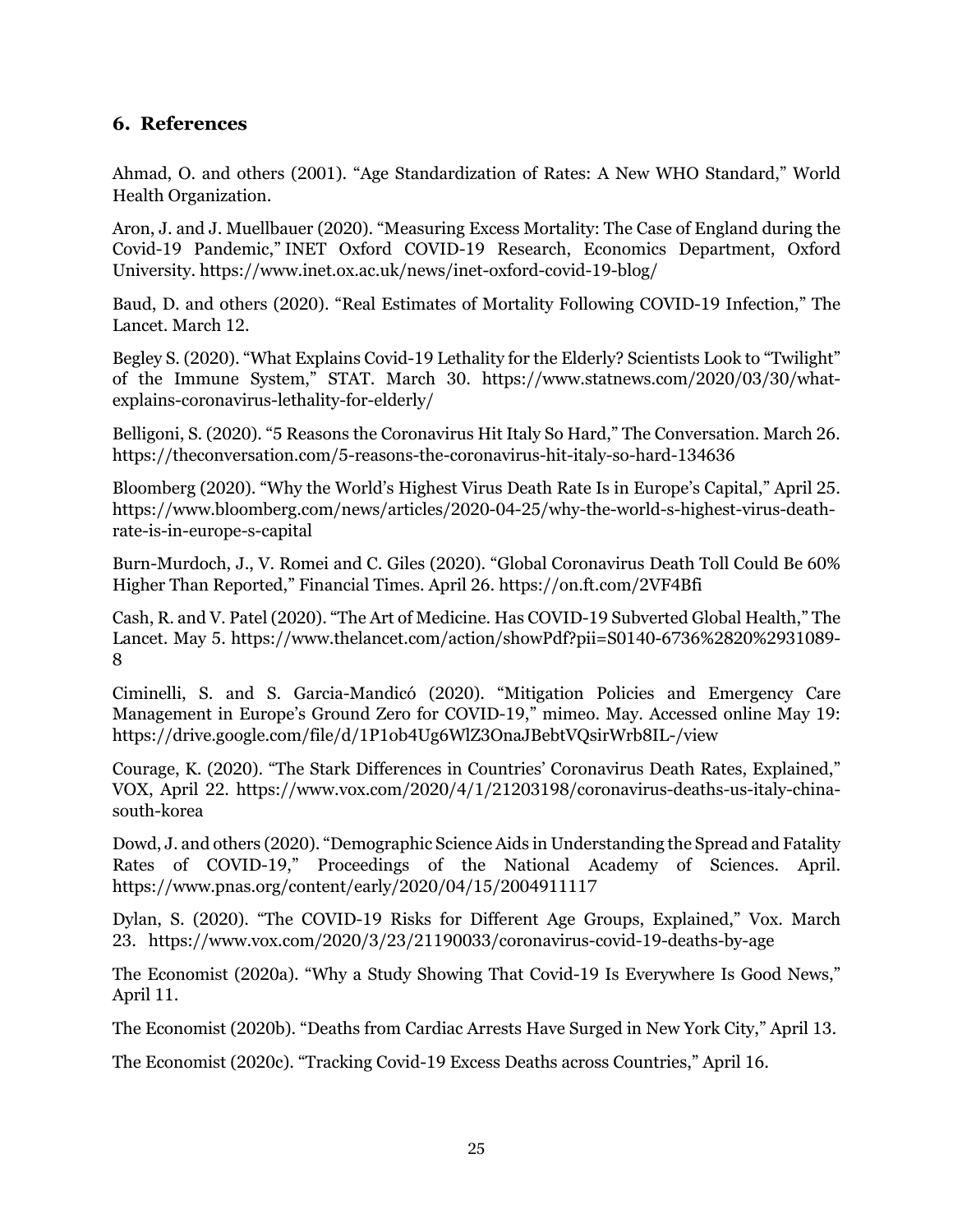Elvery, J. (2020). "Getting to Accuracy: Measuring Covid-19 by Mortality Rates and Percentage Changes," Federal Reserve Bank of Cleveland. April 8.

EuroMOMO (2020). "Pooled Number of Deaths by Age Group," EuroMOMO. https://www.euromomo.eu/graphs-and-maps/

Fenz, K. and H. Kharas. (2020). "A Mortality Perspective on COVID-19: Time, Location, and Age," Brookings. March 23. https://www.brookings.edu/blog/future-development/2020/03/23/amortality-perspective-on-covid-19-time-location-and-age/

Giesecke, Johan (2020). "The Invisible Pandemic," The Lancet. May 5. https://doi.org/10.1016/S0140-6736(20)31035-7

Global Health Data (2018). "Baby 'Boom' and 'Bust'": Nations' Rate of Childbirth Vary Significantly," Global Health Data. November 2018.

Huang C. and others (2020). "Clinical Features of Patients Infected with 2019 Novel Coronavirus in Wuhan, China," The Lancet, January 24.

International Monetary Fund (2020). "World Economic Outlook," International Monetary Fund. April. https://www.imf.org/en/Publications/WEO/Issues/2020/04/14/weo-april-2020

Istituto Superiore di Sanità (2020). "Age-Specific Mortality Rates COVID-19", National Report. https://www.epicentro.iss.it/coronavirus/bollettino/Bollettino-sorveglianza-integrata-COVID-19\_30-marzo-2020.pdf

Johns Hopkins University and Medicine (2020). "COVID-19 Dashboard," Coronavirus Resource Center. Center for Systems Science and Engineering. https://coronavirus.jhu.edu/map.html

Korean Ministry of Health and Welfare (2020). "COVID-19 Update," May 6.

La Porta, R. and A. Shleifer (2014). "Informality and Development," Journal of Economic Perspectives—Volume 28, Number 3—Summer 2014—Pages 109–126.

Mahase, E. (2020). "Covid-19: Death Rate Is 0.66% and Increases with Age, Study Estimates," The BMJ, April 1st.

Onder, G., Rezza, G. and S. Brusaferro (2020). "Case-Fatality Rate and Characteristics of Patients Dying in Relation to COVID-19 in Italy," March 23. JAMA. doi:10.1001/jama.2020.4683

Pilling, D. (2020). "Covid-19 Death Toll Raises Hopes Africa May Be Spared Worst," April 28. https://on.ft.com/3aI2qvu

Richardson, S., Hirsch, J. and M. Narasimhan. (2020). "Presenting Characteristics, Comorbidities, and Outcomes Among 5700 Patients Hospitalized With COVID-19 In The New York City Area," JAMA Network. April 22.

https://jamanetwork.com/journals/jama/fullarticle/2765184

Rosenwald, M. (2020). "History's Deadliest Pandemics, from Ancient Rome to Modern America," The Washington Post. April 7.

https://www.washingtonpost.com/graphics/2020/local/retropolis/coronavirus-deadliestpandemics/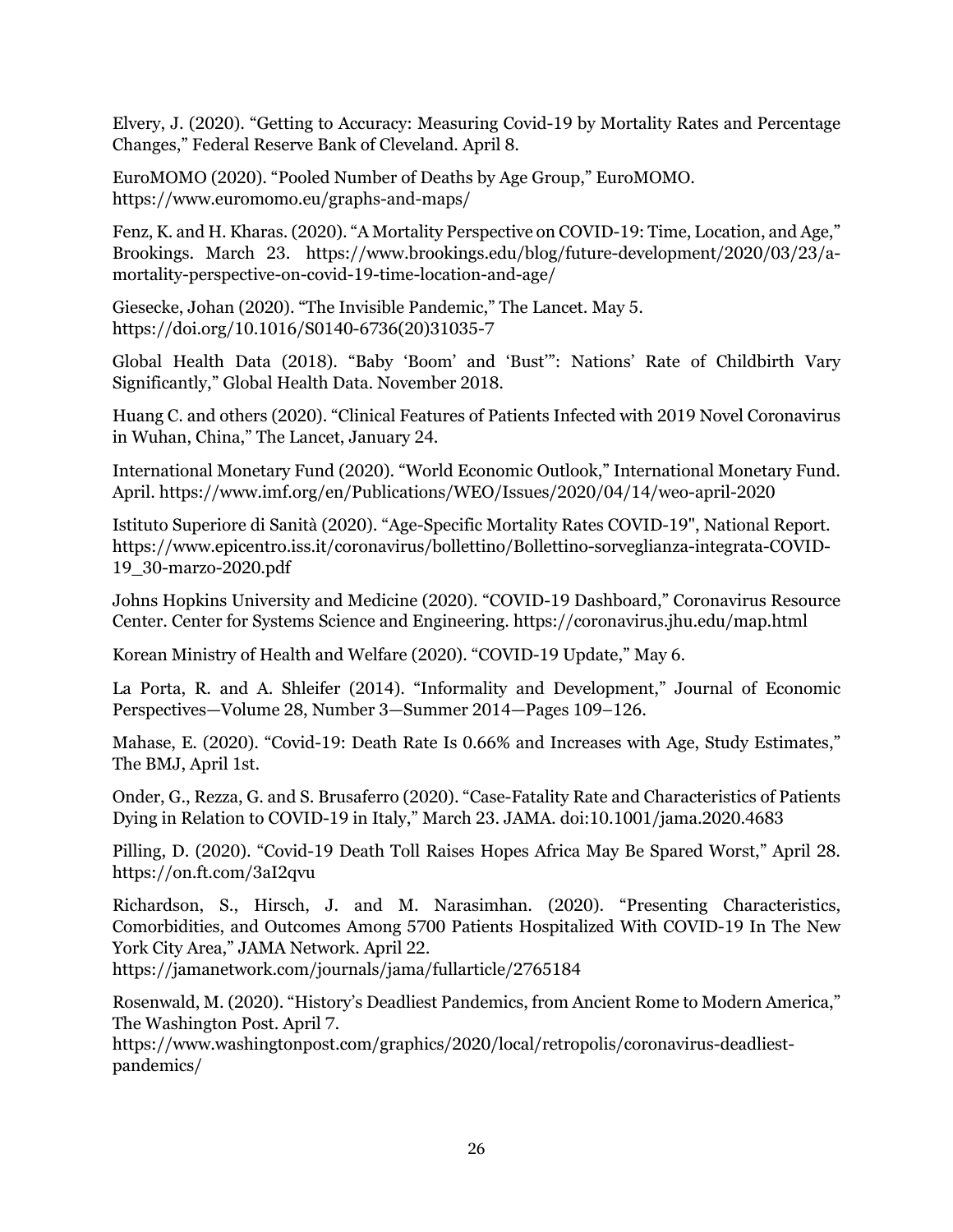Roser, M. and others (2020). "Coronavirus Pandemic: Our World in Data," Updated daily. https://ourworldindata.org/coronavirus

Schellekens, P. and D. Sourrouille (2020). "The Unreal Dichotomy in COVID-19 Mortality between High-Income and Developing Countries," The Brookings Institution: Future Development. May 5

https://www.brookings.edu/blog/future-development/2020/05/05/the-unreal-dichotomy-incovid-19-mortality-between-high-income-and-developing-countries/

Soneji S. and others (2020). "Population-Level Mortality Rates from Novel Coronavirus (COVID-19) in South Korea," Medrxiv.

Spanish Ministry of Health (2020). "Informe nº 28. Situación de COVID-19 en España a 4 de Mayo de 2020," May 4.

Subbaraman, N. (2020). "Why Daily Death Tolls Have Become Unusually Important in Understanding the Coronavirus Pandemic," Nature. April 9. https://www.nature.com/articles/d41586-020-01008-1

Verity, R. and others (2020). "Estimates of the Severity of Coronavirus Disease 2019: A Model-Based Analysis," The Lancet Infectious Diseases 2020. March 30.

World Bank (2016) "Global Monitoring Report 2015/2016 Development Goals in An Era of Demographic Change," World Bank.

World Health Organization (2016a). "ICD-10 International Statistical Classification of Diseases and Related Health Problems. Fifth Edition," World Health Organization.

World Health Organization (2016b). "Global Report on Diabetes," World Health Organization.

World Health Organization (2018a). "WHO Methods and Data Sources for Country Level Causes of Death 2000-2016," World Health Organization. March.

World Health Organization (2018b). "Global Health Estimates 2016: Deaths by Cause, Age, Sex, by Country and by Region, 2000-2016," World Health Organization.

World Health Organization (2019). "Hypertension: Fact Sheet," September.

World Health Organization (2020a). "International Guidelines for Certification and Classification (Coding) of COVID as a Cause of Death," April.

World Health Organization (2020b). "Bacille Calmette-Guérin (BCG) Vaccination and COVID-19. Scientific Brief," April 12. https://www.who.int/news-room/commentaries/detail/bacillecalmette-gu%C3%A9rin-(bcg)-vaccination-and-covid-19

World Health Organization (2020c). "Climate Change and COVID-19," Q&A. April 22. https://www.who.int/news-room/q-a-detail/q-a-on-climate-change-and-covid-19

Worldometer (2020). "Coronavirus Countries Where COVID-19 Has Spread," Worldometer. Updated daily. Accessed May 27.

Wu, Z. and J. McGoogan (2020). "Characteristics of and Important Lessons from the Coronavirus Disease 2019 (COVID-19) Outbreak in China Summary of a Report of 72 314 Cases From the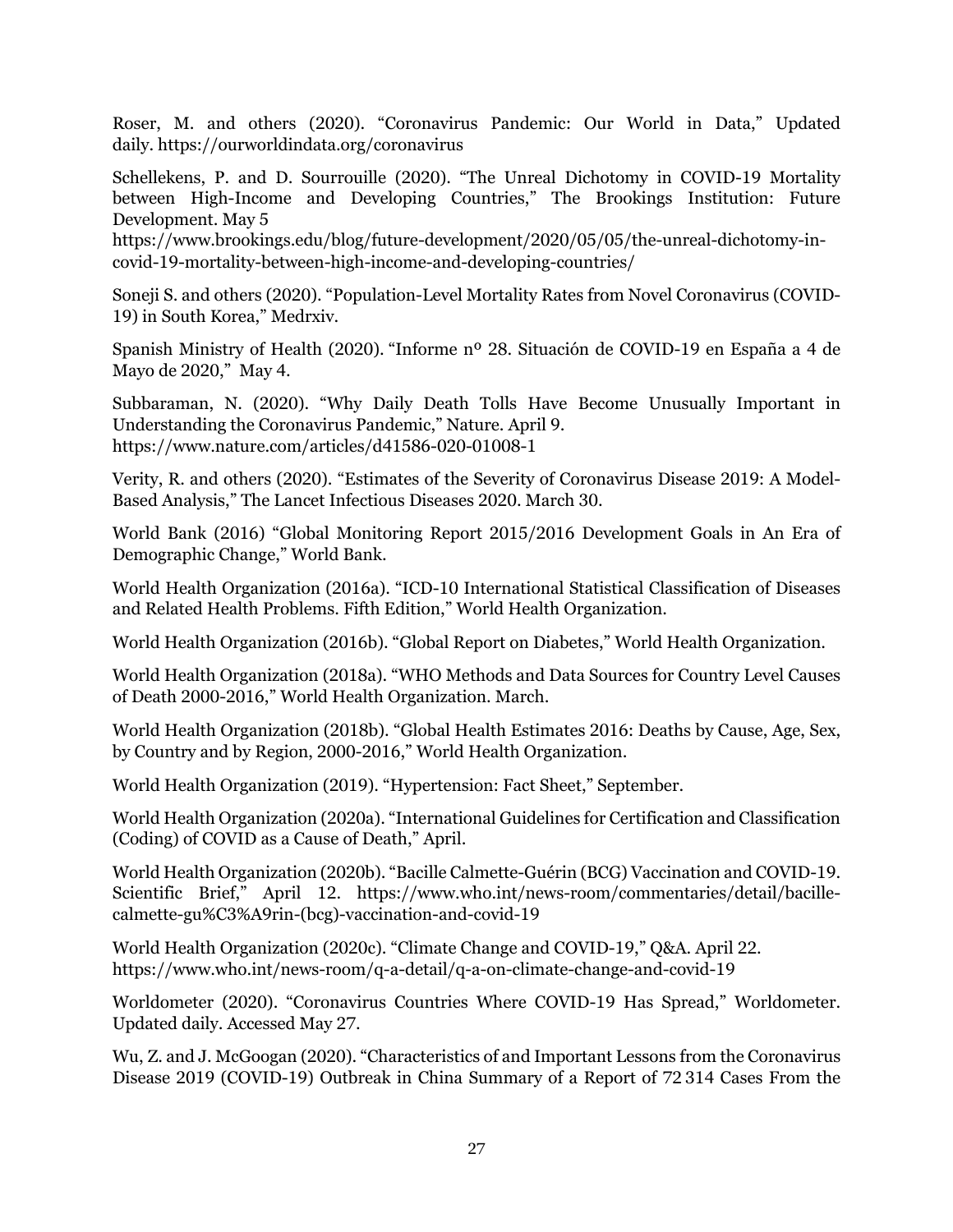Chinese Center for Disease Control and Prevention," JAMA. February 24. JAMA. 2020;323(13):1239-1242. doi:10.1001/jama.2020.2648

Wu, J. and others (2020a). "Estimating Clinical Severity Of COVID-19 From the Transmission Dyanmics In Wuhann, China," Nature Medicine. March

Wu, J. and others (2020b). "46,000 Missing Deaths: Tracking the True Toll of the Coronavirus Outbreak," The New York Times. April 30.

https://www.nytimes.com/interactive/2020/04/21/world/coronavirus-missing-deaths.html

Yang, J. and others (2020). "Prevalence of Comorbidities and Its Effects in Patients Infected With SARS-Cov-2: A Systematic Review and Meta-Analysis," International Journal of Infectious Diseases. March.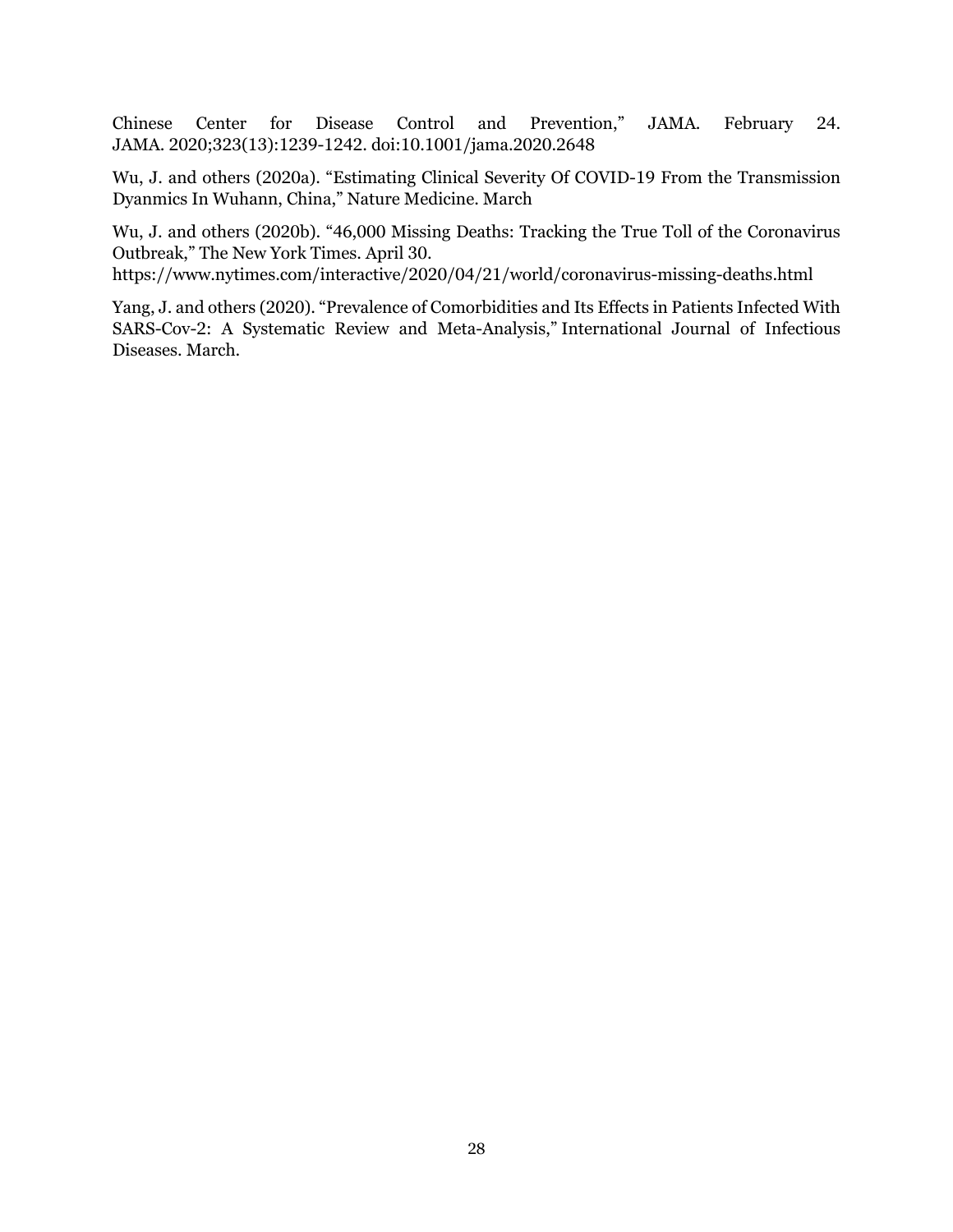#### **Annex. The Progression of Severity: Full Sample**

To focus on just a few countries, this paper restricted the sample from a total of 160 countries to just 48, which will be discussed below. As shown in Table A1, our dataset includes 160 countries (including 15 that report zero COVID-19 deaths). We focus on countries with over 10 million inhabitants and at least 100 COVID-19 fatalities. The population restriction removes a large number of small HICs, whereas the fatality restriction removes many poorer countries.

|                     |       | Number of countries        |                              |
|---------------------|-------|----------------------------|------------------------------|
|                     | Total | Population ><br>10 million | $+$ COVID-19<br>deaths > 100 |
| Total               | 160   | 82                         | 48                           |
| High income         | 52    | 19                         | 19                           |
| Upper-middle-income | 48    | 48                         | 16                           |
| Lower-middle-income | 36    | 36                         | 12                           |
| Low income          | 24    | 24                         | 1                            |

Table A1. Sample Selection by Population Size and Minimum COVID-19 Fatalities

Source: Johns Hopkins University; World Health Organization; World Population Prospects.

Having obtained 48 countries, we then split the sample up into four groups that proxy the level of severity: high, medium, lower and low. The summary metric used to divide the sample is the peak daily severity ratio observed over the course of the pandemic thus far. The peak daily severity ratio not only dimensions the extent of the health emergency of each country; it also helps us organize the sample in buckets with similar ranges for the daily severity ratios. The high group comprises 8 countries with peak severity above 50 percent; medium refers to 11 countries with peak severity between 50 and 10 percent; lower refers to 13 countries with the ratio between 10 and 2.5 percent; and low refers to 16 countries with peak severity below 2.5 percent.

In what follows, we illustrate the progression of the pandemic for the full set of 48 countries. We organize the discussion according to the four groups defined by the peak severity ratio (the high, medium, lower and low cases). This complements the main text, which organizes the illustrations of the 30-country subset by the criterion of the change in the cumulative severity ratio (indicating intensifying or weakening severity).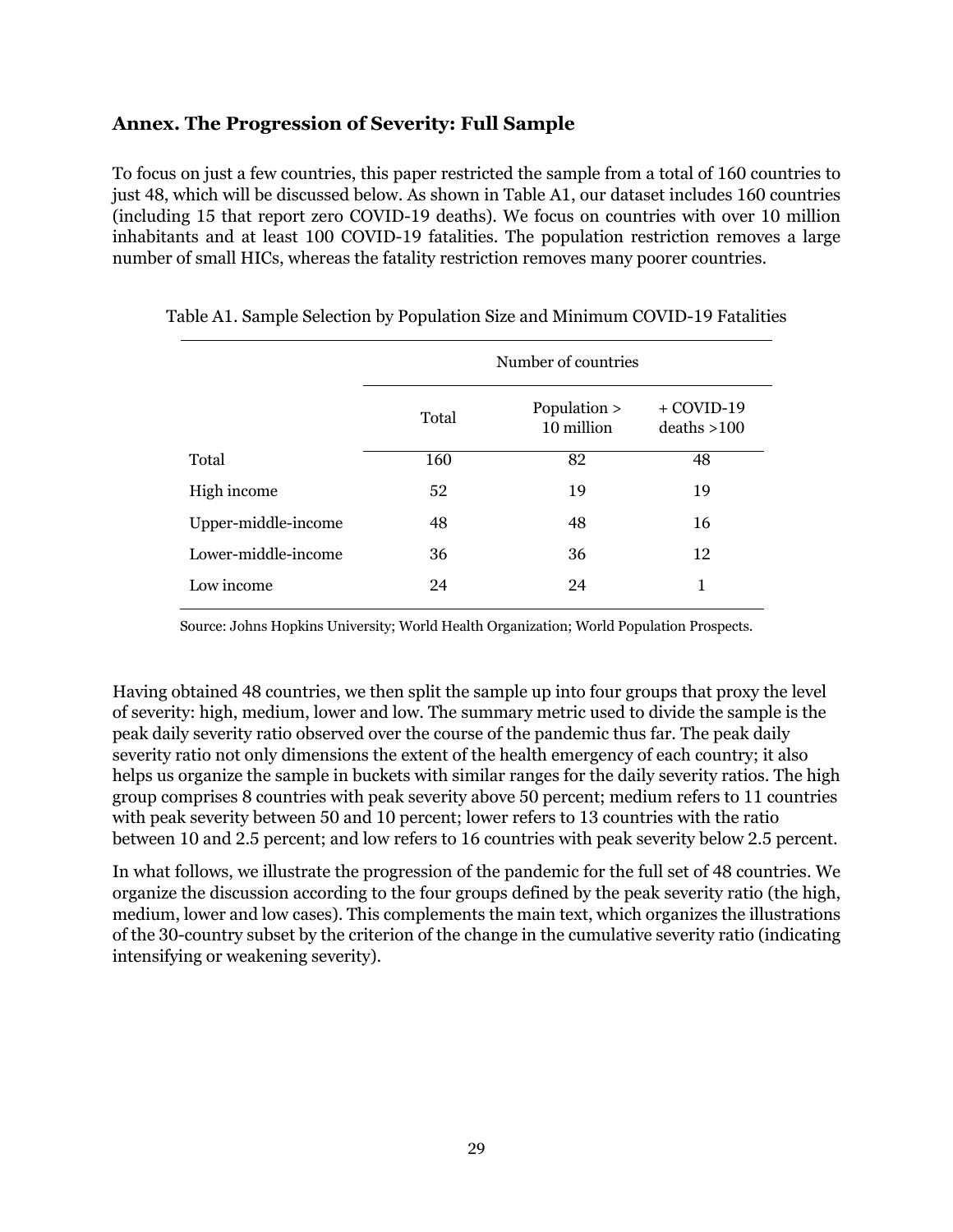

Figure A1. The Progression of Severity: High Cases

Source: Johns Hopkins University; World Health Organization. Note: The daily severity ratio is the daily equivalent of the cumulative severity ratio. Horizontal line shows

nth cause of death above or around the maximum daily severity ratio. Cut-off date for all data is May 23.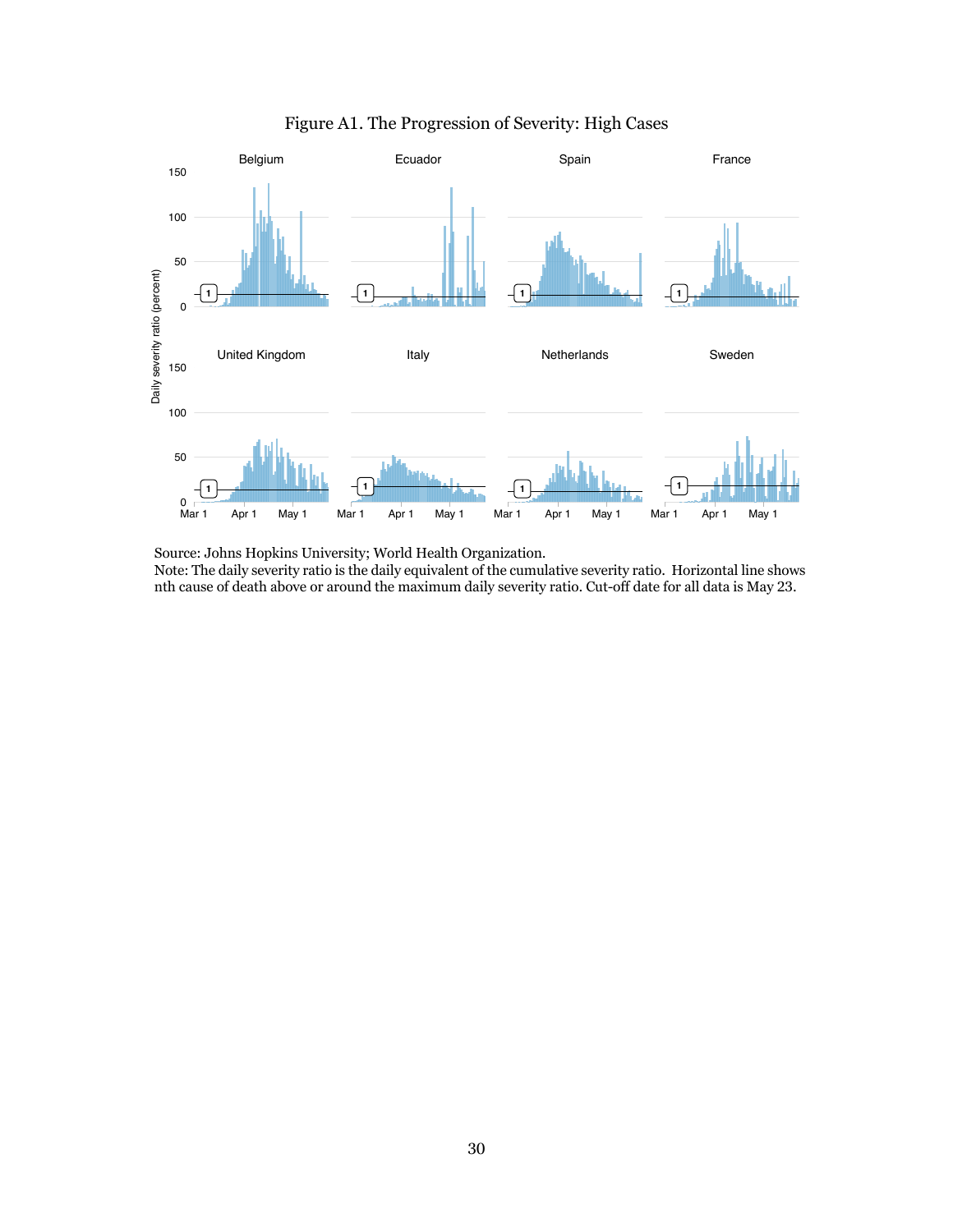

#### Figure A2. The Progression of Severity: Medium Cases

Source: Johns Hopkins University; World Health Organization.

Note: The daily severity ratio is the daily equivalent of the cumulative severity ratio. Horizontal line shows nth cause of death above or around the maximum daily severity ratio. Cut-off date for all data is May 23.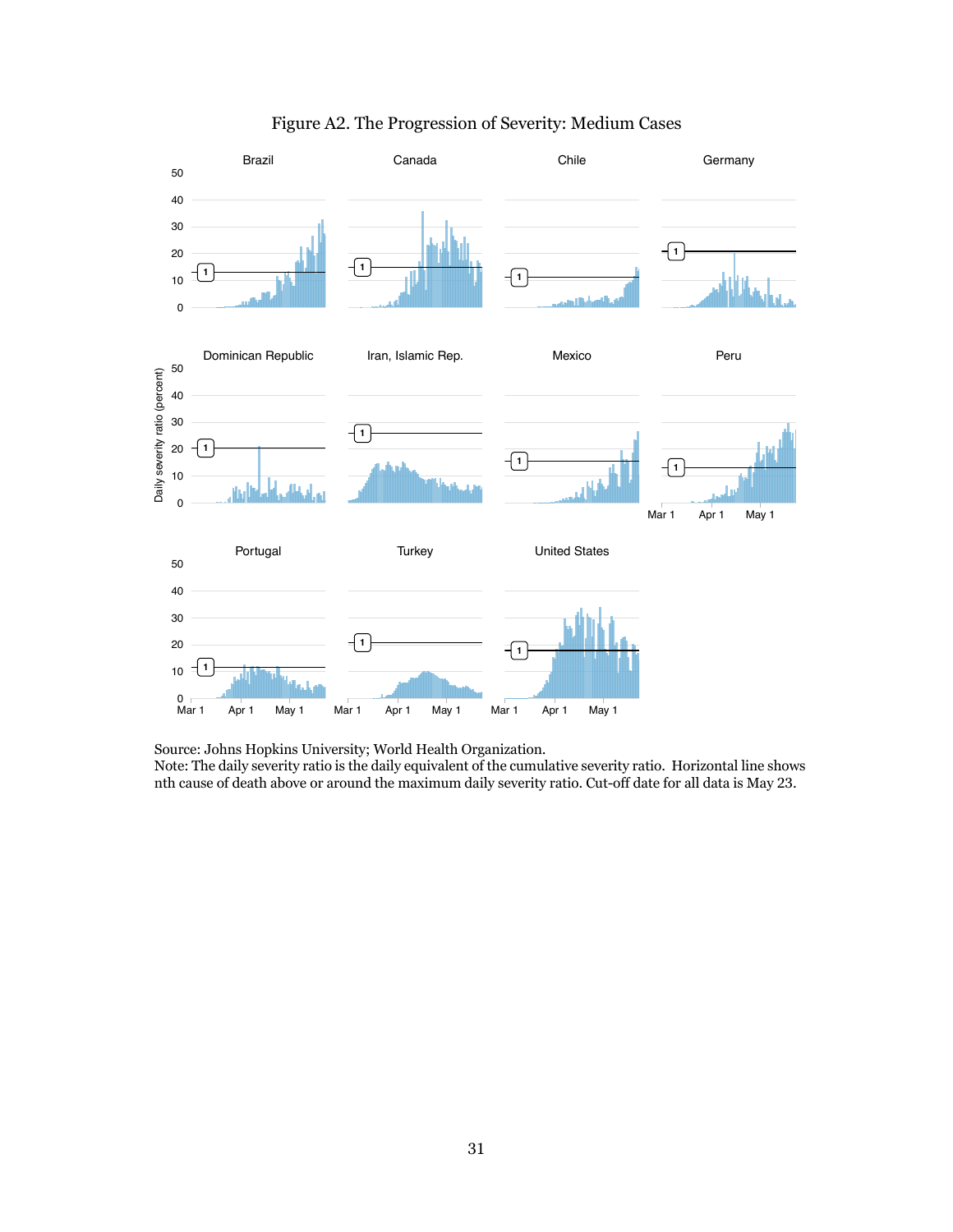

#### Figure A3. The Progression of Severity: Lower Cases

Source: Johns Hopkins University; World Health Organization.

Note: The daily severity ratio is the daily equivalent of the cumulative severity ratio. Horizontal line shows nth cause of death above or around the maximum daily severity ratio. Cut-off date for all data is May 23.